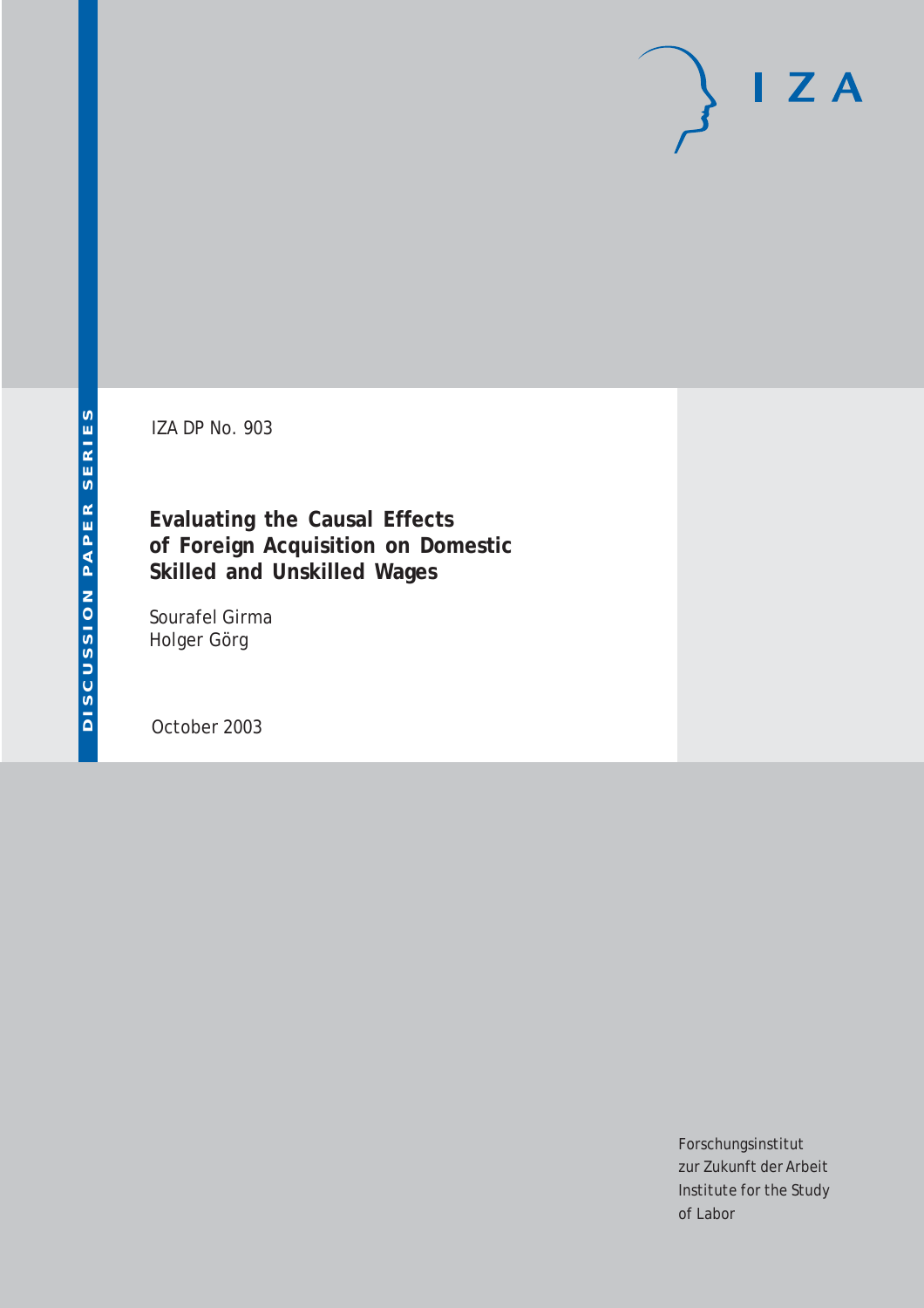# **Evaluating the Causal Effects of Foreign Acquisition on Domestic Skilled and Unskilled Wages**

### **Sourafel Girma**

*University of Leicester* 

#### **Holger Görg**

*University of Nottingham, DIW Berlin and IZA Bonn*

#### Discussion Paper No. 903 October 2003

IZA

P.O. Box 7240 D-53072 Bonn Germany

Tel.: +49-228-3894-0 Fax: +49-228-3894-210 Email: [iza@iza.org](mailto:iza@iza.org)

This Discussion Paper is issued within the framework of IZA's research area *Internationalization of Labor Markets.* Any opinions expressed here are those of the author(s) and not those of the institute. Research disseminated by IZA may include views on policy, but the institute itself takes no institutional policy positions.

The Institute for the Study of Labor (IZA) in Bonn is a local and virtual international research center and a place of communication between science, politics and business. IZA is an independent, nonprofit limited liability company (Gesellschaft mit beschränkter Haftung) supported by Deutsche Post World Net. The center is associated with the University of Bonn and offers a stimulating research environment through its research networks, research support, and visitors and doctoral programs. IZA engages in (i) original and internationally competitive research in all fields of labor economics, (ii) development of policy concepts, and (iii) dissemination of research results and concepts to the interested public. The current research program deals with (1) mobility and flexibility of labor, (2) internationalization of labor markets, (3) welfare state and labor market, (4) labor markets in transition countries, (5) the future of labor, (6) evaluation of labor market policies and projects and (7) general labor economics.

IZA Discussion Papers often represent preliminary work and are circulated to encourage discussion. Citation of such a paper should account for its provisional character. A revised version may be available on the IZA website ([www.iza.org](http://www.iza.org/)) or directly from the author.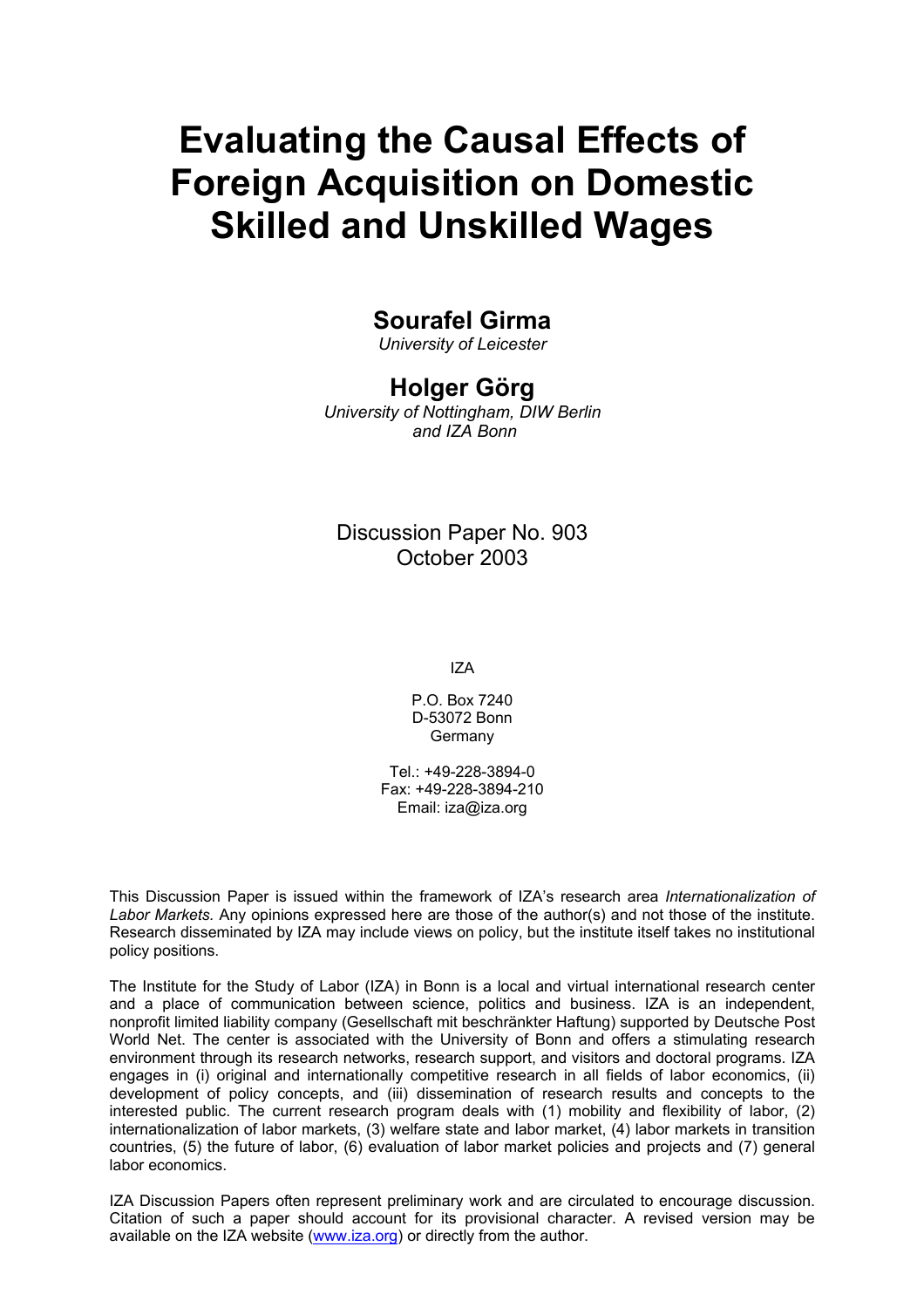IZA Discussion Paper No. 903 October 2003

### **ABSTRACT**

### **Evaluating the Causal Effects of Foreign Acquisition on Domestic Skilled and Unskilled Wages**[∗](#page-2-0)

This paper investigates the effects of the takeover of a domestic establishment by foreign owners on the domestic target's development of wages for skilled and unskilled workers. We pay particular attention to identifying the causal effect, using a propensity score matching approach combined with a difference-in-differences estimator, and differences in post acquisition effects depending on the nationality of the acquirer. Our results suggest that there is substantial heterogeneity in the post-acquisition wage effect depending on the nationality of the foreign acquirer, the industry in which the firms operate and the skill group of workers. In particular, we find that skilled workers, on average, experience a post acquisition increase in the wage rate following an acquisition by a US firm, while no such effect is discernible following acquisitions by EU or firms of other nationalities. For unskilled workers, there are positive post acquisition wage effects from take-overs by EU firms in the electronics industry and US firms in the food industry.

JEL Classification: F23, J31

Keywords: multinationals, acquisitions, wages, matching estimator

Corresponding author:

Sourafel Girma Department of Economics University of Leicester Leicester LE1 7RH United Kingdom Email: [sg116@le.ac.uk](mailto:sg116@le.ac.uk)

 $\overline{a}$ 

<span id="page-2-0"></span><sup>∗</sup> This work contains statistical data from ONS which is Crown copyright and reproduced with the permission of the controller of HMSO and Queen's Printer for Scotland. The use of the ONS statistical data in this work does not imply the endorsement of the ONS in relation to the interpretation or analysis of the statistical data. Holger Görg gratefully acknowledges financial support through the Leverhulme Trust Programme Grant F114/BF.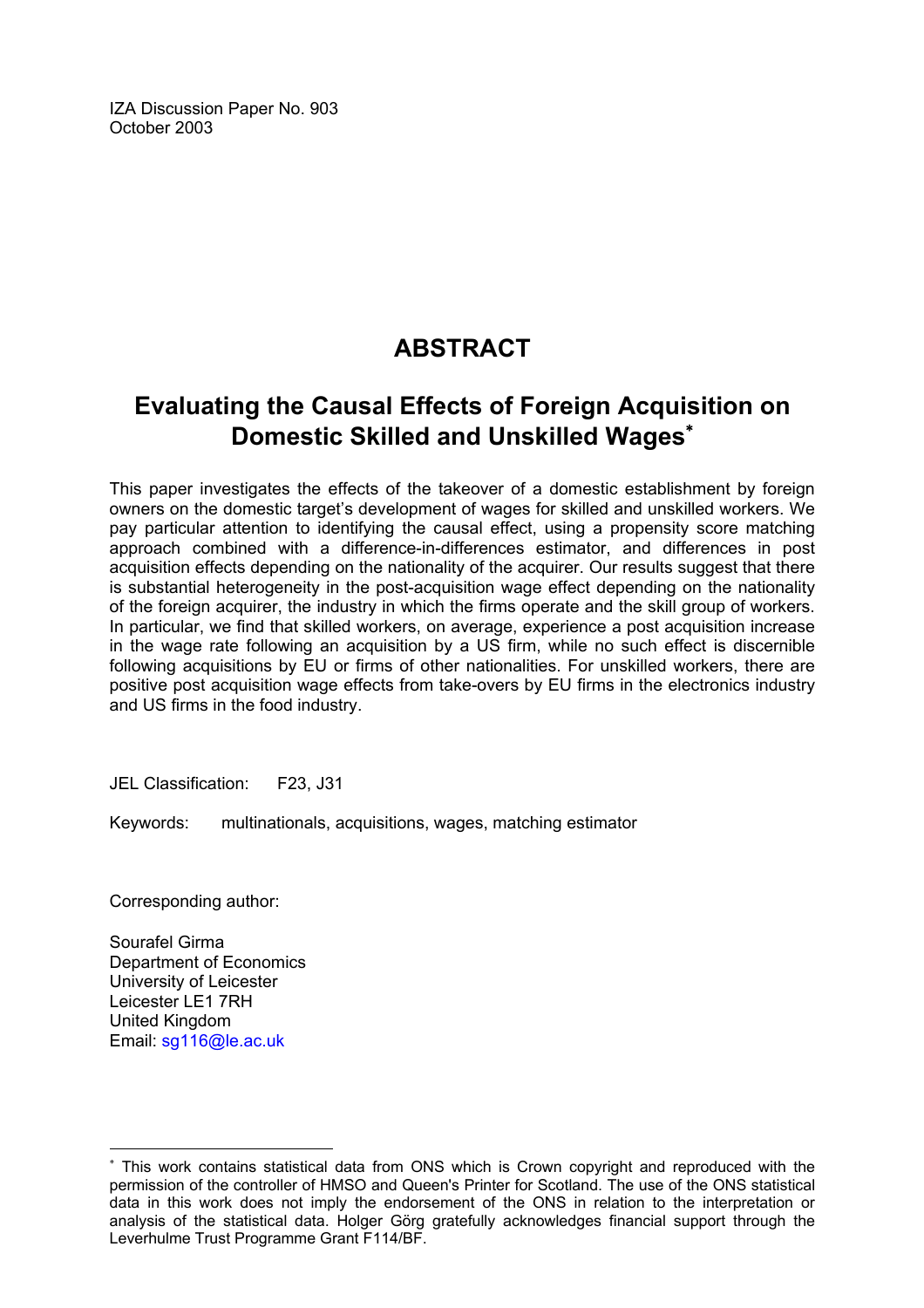#### **1 Introduction**

It is by now accepted as a stylised fact that foreign multinational enterprises (MNEs) perform better than domestic firms for a number of performance indicators. Recent analyses of micro level data commonly find that MNEs pay higher wages than their domestic counterparts; see, for example, the evidence by Feliciano and Lipsey (1999) for the US, Girma, Greenaway and Wakelin (2001) for the UK, Lipsey and Sjöholm (2001) for Indonesia and Görg, Strobl and Walsh (2003) for Ghana.

These observations are, of course, not new in the literature on the economics of MNEs. As far back as Dunning and Morgan (1980) the authors found that US multinationals paid higher wages than UK manufacturing firms. What is new, however, is that more recent studies can control for many firm characteristics that may potentially be different between foreign multinationals and domestic firms and which may potentially impact on wage differences. Obvious candidates are sector and size differences between domestic and foreign firms, the latter generally being larger and operating in more high tech industries than the former. This, of course, can explain some of the wage and productivity differentials between these groups of firms. However, controlling for size of the firm and including sectoral dummies, Girma et al. (2001), for example, still find that foreign firms pay on average about 5 percent higher wages than domestic firms.

While such studies go a long way towards identifying the performance difference that is attributable to multinationality *per se*, a fundamental problem arguably remains. As Tybout (2000), for example, points out, multinationals may be attracted to more technology intensive industries, which also are more productive and pay higher wages. Hence, there would be an endogeneity problem in the regressions and the productivity and wage differential between foreign and domestic firms would be difficult to interpret. As pointed out, the inclusion of some industry and firm characteristics might go some way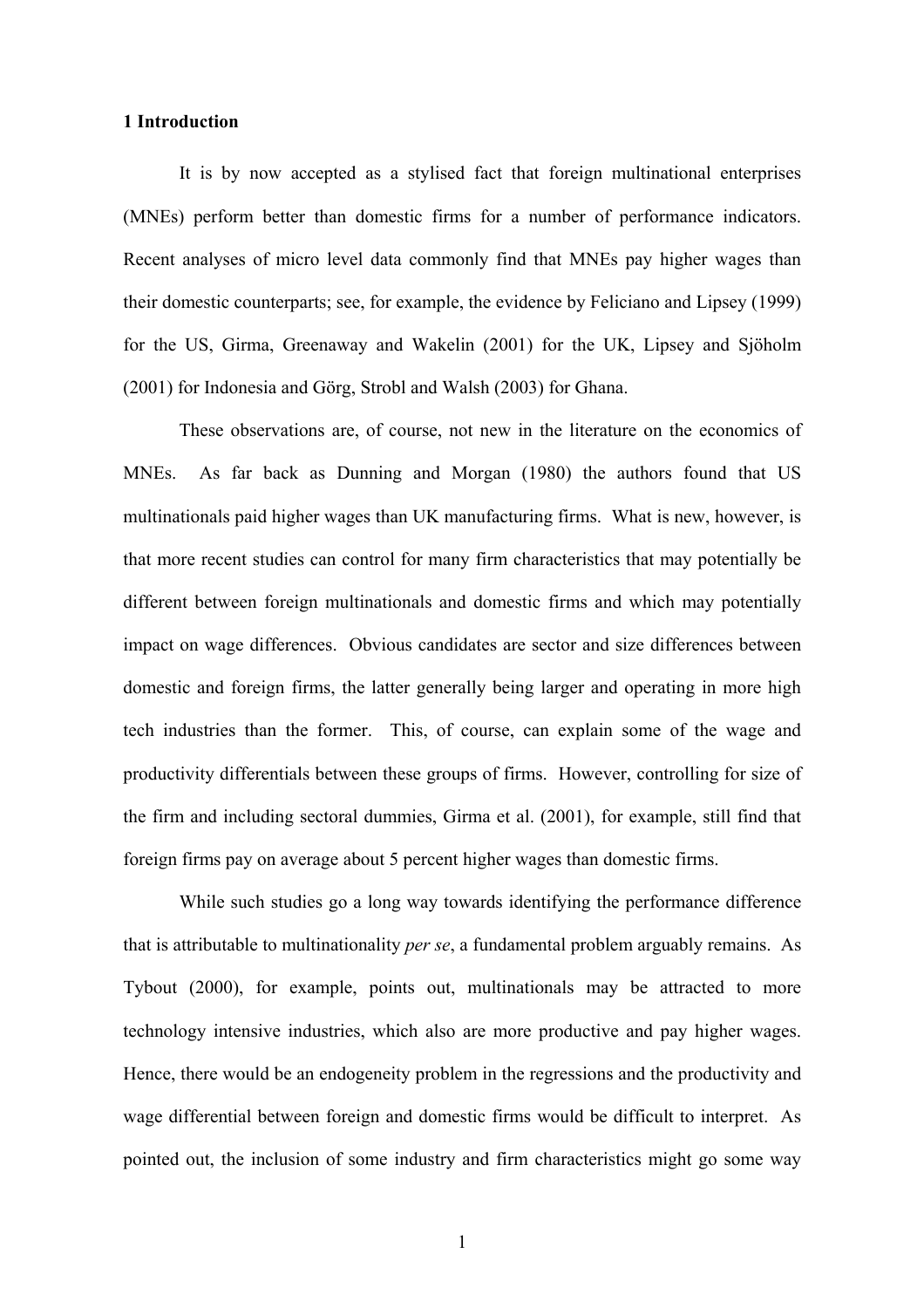towards reducing this bias, though the inclusion of all possible relevant control variables is a difficult if not impossible task.

In this paper we try to overcome this problem by analysing the effects of an acquisition of a domestic establishment by a foreign multinational enterprise on wages for skilled and unskilled workers using establishment level data for the UK. Assuming that an acquisition does not change any of the main characteristics of the takeover target (at least in the short run) a possible effect of the foreign acquisition on wages in the domestic target can be attributed to the change in ownership from domestic to foreign. We attempt to identify the causal effect of a foreign acquisition on wages using a propensity score matching approach combined with a difference-in-differences estimator (see Blundell and Costa Dias, 2000).

Conyon, Girma, Thompson and Wright (2002) present an earlier study of the effect of foreign acquisitions on wages in the domestic target. They use data for the UK and their study is, hence, most relevant to our work. Based on company level data for manufacturing industries they find that foreign acquired firms pay 3.4 percent higher wages than non-acquired firms, controlling for firm size as well as fixed firm and industry specific effects. However, this differential disappears when labour productivity is added as a regressor, indicating that the wage difference can be wholly attributed to productivity differences between foreign and domestic firms.<sup>1</sup>

We extend the existing literature in a number of ways. First, Conyon et al. (2002) use a company level data set where acquisitions can only be identified indirectly if a firm changes from being independent to being a subsidiary. Our data set is at the establishment (mostly plant) level and allows us to identify takeovers more directly. Second, we use a

l

<span id="page-4-0"></span><sup>&</sup>lt;sup>1</sup> Lipsey and Sjöholm (2002) undertake a related study using firm level data for Indonesia and find significant positive effects of foreign acquisitions on wages, even when controlling for firm and industry characteristics. However, it should be noted that, in contrast to Conyon et al (2002), they do not control for productivity in the estimations.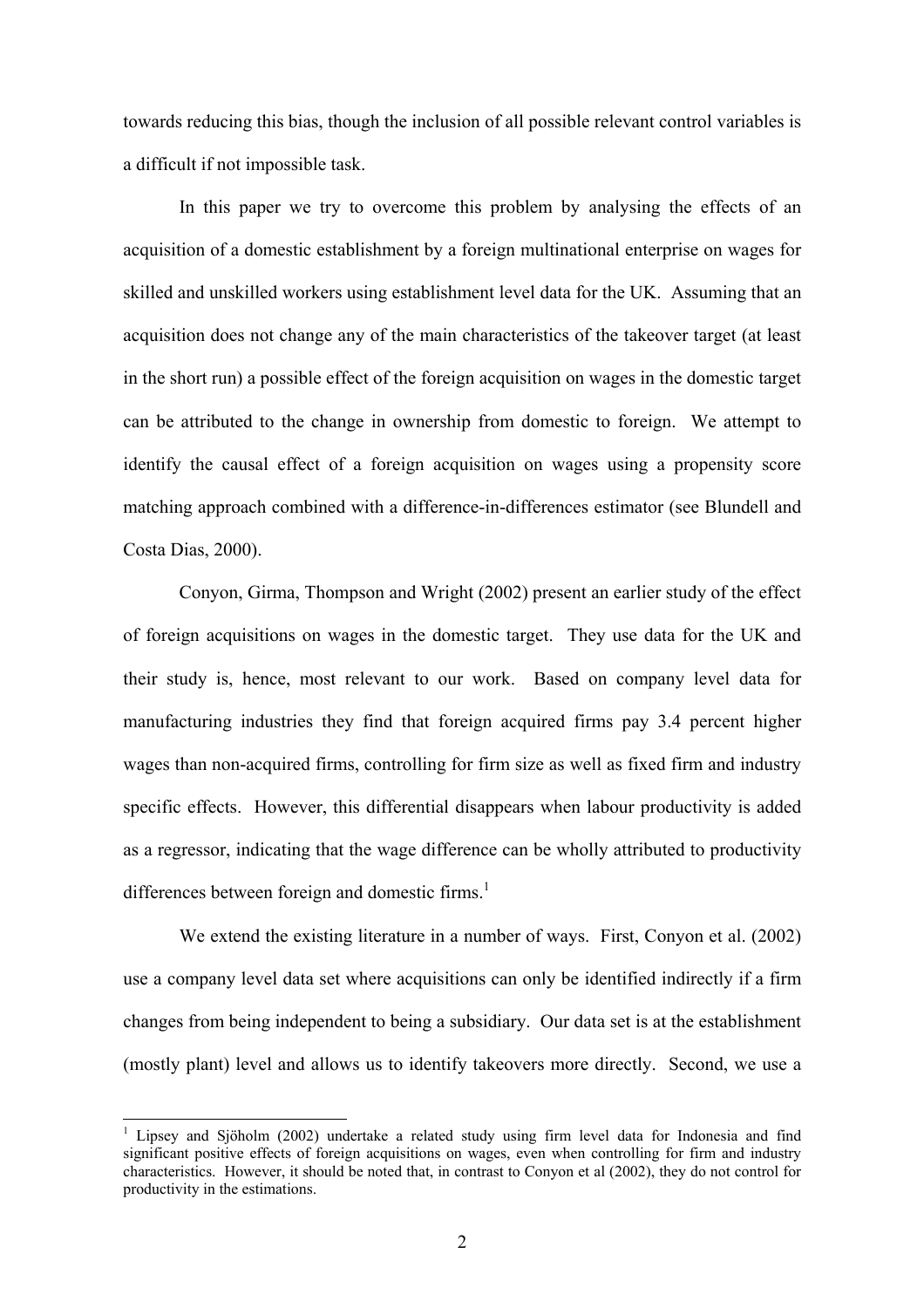matching and difference-in-differences approach to identify the causal effect of the takeover on wages, improving on the existing literature. Thirdly, while Conyon et al. (2002) look at average wages per firm, our data set allows us to distinguish the effect of an acquisition on wages for skilled and unskilled workers separately. Fourthly, we allow for different effects of acquisitions by firms from different home countries, in particular from the US and EU countries. As we discuss below, these distinctions bring up interesting differences in results for the two groups of workers and different firm nationalities.

Before proceeding with the analysis we need to discuss briefly why we would expect an effect of a foreign acquisition on wages. The traditional theory of multinationals postulates that they have access to some form of firm specific asset (FSA), such as a superior production technique, know-how, or management strategy, which has at least some of the characteristics of a public good and enables the firm to locate profitably abroad (Caves, 1996; Markusen, 1995). This FSA implies that multinationals operate at a "superior" level of technology and, hence, explains why they are usually expected to have higher levels of productivity compared to purely domestic firms. As long as labour markets are at least to some degree competitive, higher levels of productivity will imply higher wages, hence explaining a wage positive differential. The empirical finding by Conyon et al. (2002) is very much in line with this theoretical hypothesis – MNEs pay higher wages because they are more productive.

Is there any reason to expect any additional effects of foreign ownership on wages? Carmichael (1992), for example, argues that US multinationals in the UK paid higher wages than domestic firms in order to "bribe" workers to avoid industrial relations disputes. However, Conyon et al. (2002) point out that multinationals, in particular from Japan, may actually bring with them successful work practices, industrial relations arrangements etc. which will be implemented in their foreign subsidiaries. Again, the

3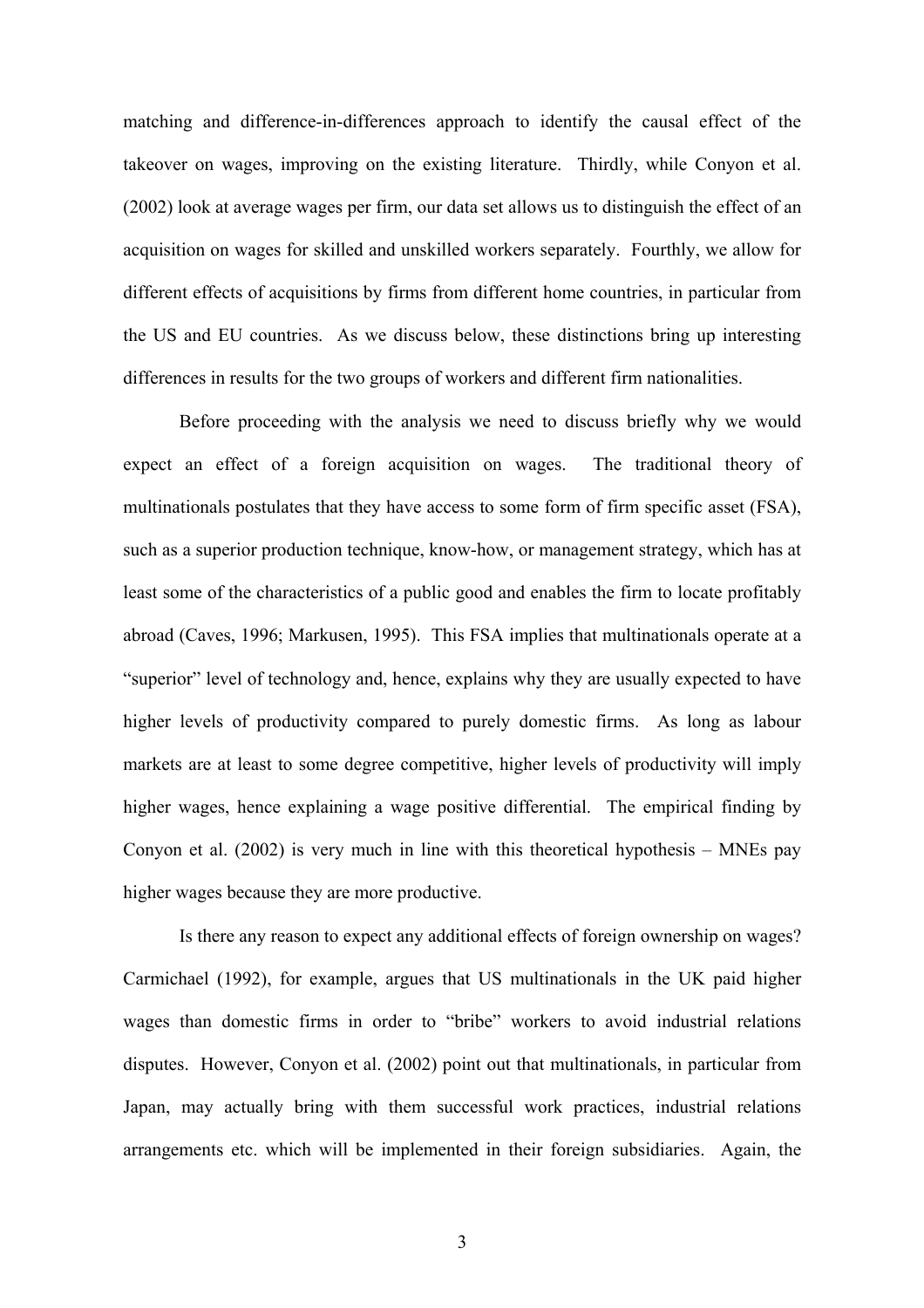implementation of arrangements for "peaceful" industrial relations may be exchanged for higher wages to compensate workers.

In the empirical analysis below we do find that foreign acquisitions lead to changes in domestic wages for skilled and unskilled workers, although there is substantial heterogeneity in the magnitude of the effect depending on skill group of workers, industry of the establishment and nationality of the acquirer.

The remainder of the paper is structured as follows. In Section 2 we briefly outline the empirical methodology used in order to establish the causal effect of foreign acquisitions on wages. Section 3 describes the data set. Section 4 presents the results and implication of the matching process, used in order to establish a valid counterfactual for the subsequent econometric analysis of the effect of foreign acquisition on wage rates, which is reported in Section 5. Section 6 summarises the main results and concludes.

#### **2 Empirical methodology**

The aim of the paper is to analyse whether there is a causal effect from an acquisition of a domestic establishment by a foreign owner on wages in the domestic target. In other words, the empirical modelling problem is the evaluation of the causal effect of foreign acquisition on *y*, where *y* represents skilled or unskilled wages in the target establishment. Let  $ACQ_i \in \{0,1\}$  be an indicator of whether establishment *i* is acquired by a foreign MNE at time period *t*, and let  $y_{i+s}^1$  be wage at time *t+s*,  $s \ge 0$ , following acquisition. Also denote  $y_{u+s}^0$  as the wage of the plant *had it not been acquired*. The causal effect of foreign ownership for firm *i* at time period  $t + s$  is then defined as:

$$
y_{it+s}^1 - y_{it+s}^0 \t\t(1)
$$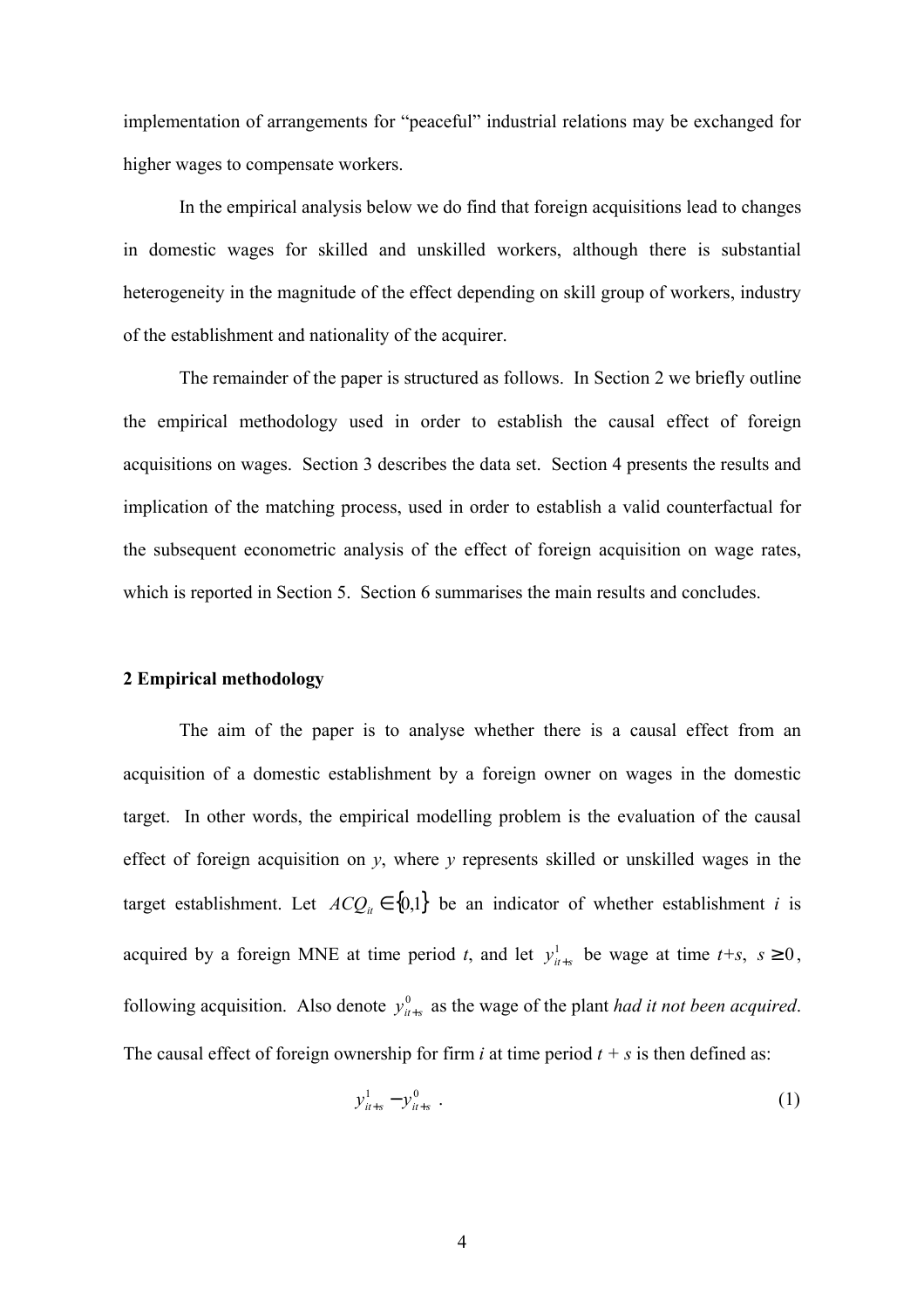The fundamental problem of causal inference is that the quantity  $y_{it+s}^0$  is unobservable. Thus the analysis can be viewed as confronting a missing-data problem. Following the microeconometric evaluation literature (e.g. Heckman et al, 1997), we define the *average* effect of acquisition on the acquired firms as

$$
E\{\mathbf{y}_{t+s}^1 - \mathbf{y}_{t+s}^0 \mid AC\mathbf{Q}_{it} = 1\} = E\{\mathbf{y}_{t+s}^1 \mid AC\mathbf{Q}_{it} = 1\} - E\{\mathbf{y}_{t+s}^0 \mid AC\mathbf{Q}_{it} = 1\}
$$
(2)

Causal inference relies on the construction of the counterfactual for the last term in equation (2), which is the outcome the acquired establishments would have experienced, on average, had they not been acquired. This is estimated by the average wage of the plants that remained in domestic hands,  $E\left\{y_{i+s}^0 \mid ACQ_i = 0\right\}$ .

This is, of course, only a valid approximation if there are no contemporaneous effects that are correlated with *ACQ* and that are not controlled for. If that is not the case then the empirical analysis is plagued with endogeneity and simultaneity bias. Hence, an important feature in the accurate construction of the counterfactual is the selection of a valid control group. The approach we take is to employ matching techniques. The purpose of matching is to pair each foreign acquired plant with a domestic establishment that has not undergone any ownership change on the basis of some observable variables, in such a way that the domestic establishments' wage dynamics can be studied to generate the counterfactual for the newly foreign owned plants.

Since matching involves comparing acquired and non-acquired establishments across a number of observable pre-acquisition characteristics (e.g., productivity, size, industry characteristics), it is desirable to perform the matching on the basis of a single index that captures all the information from those variables. We adopt the method of propensity score-matching due to Rosenbaum and Rubin (1983), which suggests the use of the probability of receiving treatment (foreign acquisition in the present context) conditional on those characteristics, to reduce the dimensionality problem.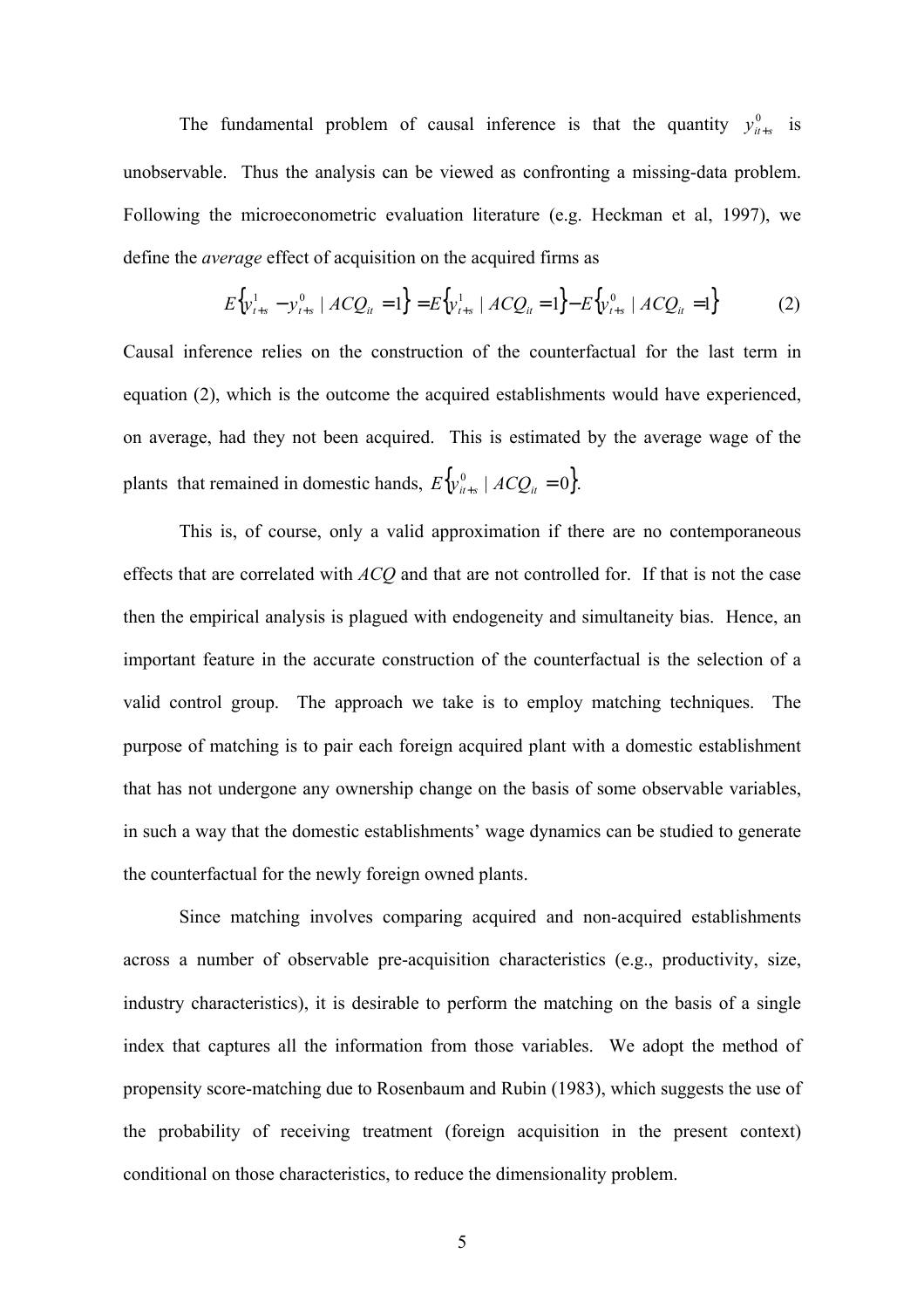Accordingly, we first identify the probability (or *propensity score*) of being acquired using a probit model

$$
P(ACQu = 1) = F(Xi, Zj)
$$
\n(3)

which includes establishment  $(X_i)$  and industry  $(Z_j)$  characteristics.<sup>2</sup> Then let  $P_i$  denote the predicted probability of being acquired at time *t* for plant *i* (which is actually taken over). A non-acquired *j*, which is 'closest' in terms of its 'propensity score' to an acquired plant is then selected as a match for the latter using the 'caliper' matching method.<sup>3</sup> More formally, *at each point in time* and for each newly acquired plant *i*, a domestic firm *j* is selected such that $4$ 

$$
\lambda > \left| P_{ii} - P_{ji} \right| = \min_{k \in \{unacuried\}} \left\{ \left| P_i - P_j \right| \right\} \tag{4}
$$

where  $\lambda$  is a pre-specified scalar. This type of matching procedure is preferable to randomly or indiscriminately choosing the comparison group, because it is less likely to induce estimation bias by picking firms with markedly different characteristics.

Having constructed the comparison group (C) of firms that are similar to the acquired firms (A), a standard matching estimator of the causal effect of foreign acquisition can be written as

$$
\delta = \sum_{i \in A} \left( y_i - \sum_{j \in C} m_{ij} y_i \right) \tag{5}
$$

where the  $m_{ij}$  are the weights placed on the comparison firm *j*, which are generated by the matching algorithm. Instead of using this estimator we employ the more general

l

<span id="page-8-0"></span> $2$  The choice of covariates is influenced by the acquisition literature (e.g. Conyon et al, 2002, Girma and Görg, 2002, Harris and Robinson, 2002).

<span id="page-8-1"></span>The matching is performed in Stata Version 7 using the software provided by Sianesi (2001).

<span id="page-8-2"></span><sup>&</sup>lt;sup>4</sup> A non-acquired plant can be matched to more than one acquired establishment. Similarly, it can happen that an acquired plant may not have a match.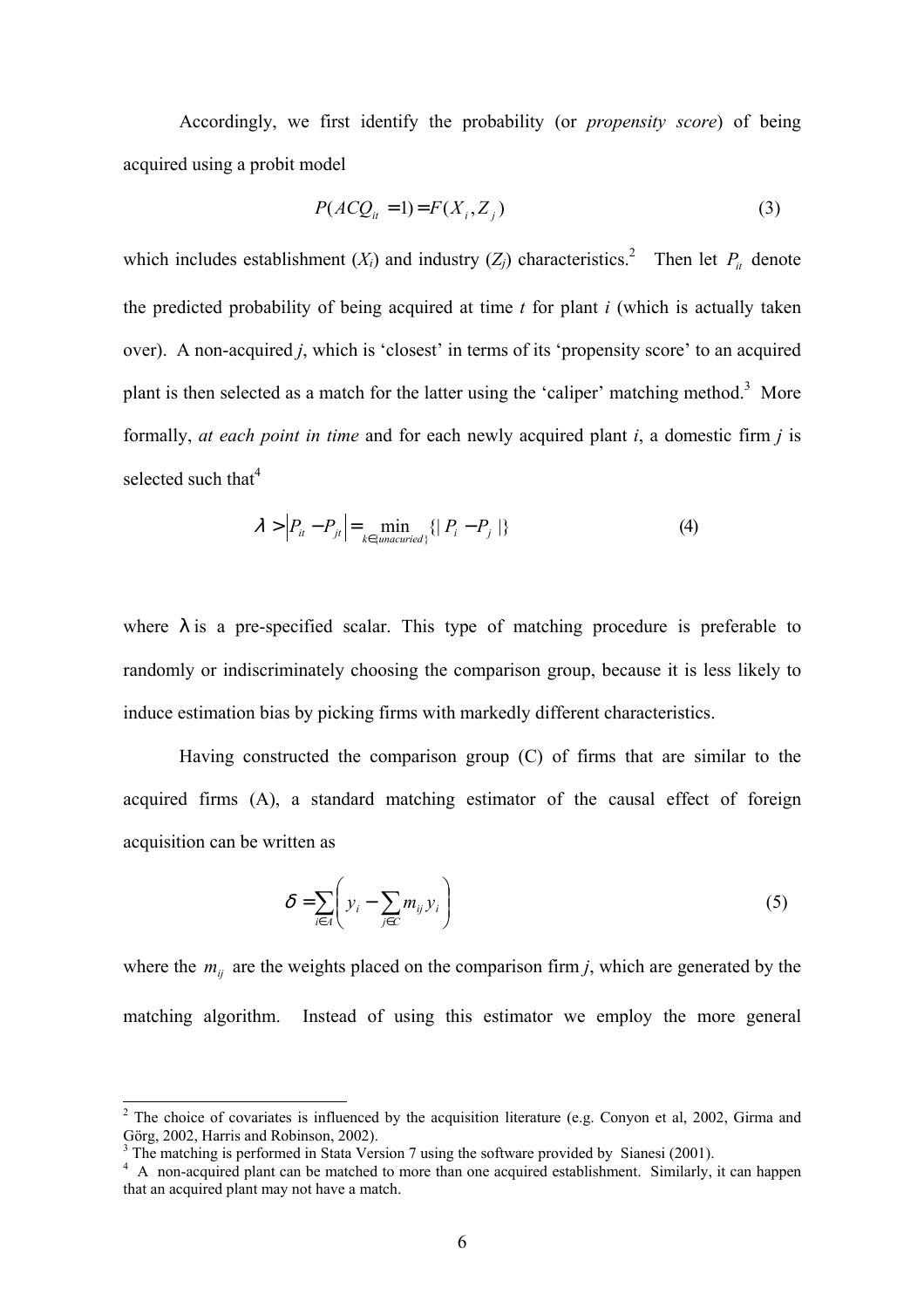difference-in-differences estimator on the matched firms to isolate the effects of foreign acquisition on skilled and unskilled wages of erstwhile domestic plants.<sup>5</sup>

The version of the combined matching and difference-in-differences estimator we use can be described as follows. Firstly, the difference between the average wage before and after the change of ownership, say  $\Delta^a y$ , is calculated. Then this difference is further differenced with respect to the before and after difference for the comparison control group, say  $\Delta y^c$ , to obtain the difference-in-differences estimator  $\delta = \Delta^a y - \Delta^c y$ .

It follows that, defining *ACQ* and *PACQ* dummy variables for the acquisition year and the post-acquisition period respectively, the  $\delta s$  in the regression

$$
y_{it} = \phi + \delta_1 A C Q + \delta_2 P A C Q_{it} + u_{it}
$$
 (6)

can be interpreted as the average change in *y* that can be attributed to foreign acquisition. In order to control for possible observable factors that may be correlated with changes in wages, we extend the basic framework in (6) by including a vector of regressors including establishment and industry characteristics.

#### **3 Description of the data**

l

We use data from the Annual Respondents Database (ARD), which is provided by the Office for National Statistics (ONS) in the UK under controlled conditions. The dataset consists of individual establishments' records underlying the Annual Census of Production and the data used cover the period 1980 to 1994. As Barnes and Martin (2002)

<span id="page-9-0"></span>This is motivated by recent studies which argue that standard matching estimators are usually unsatisfactory, but in combination with difference-in-differences methodology can have the potential to "...improve the quality of non-experimental evaluation results significantly" (Blundell and Costa Dias, 2000, p. 438).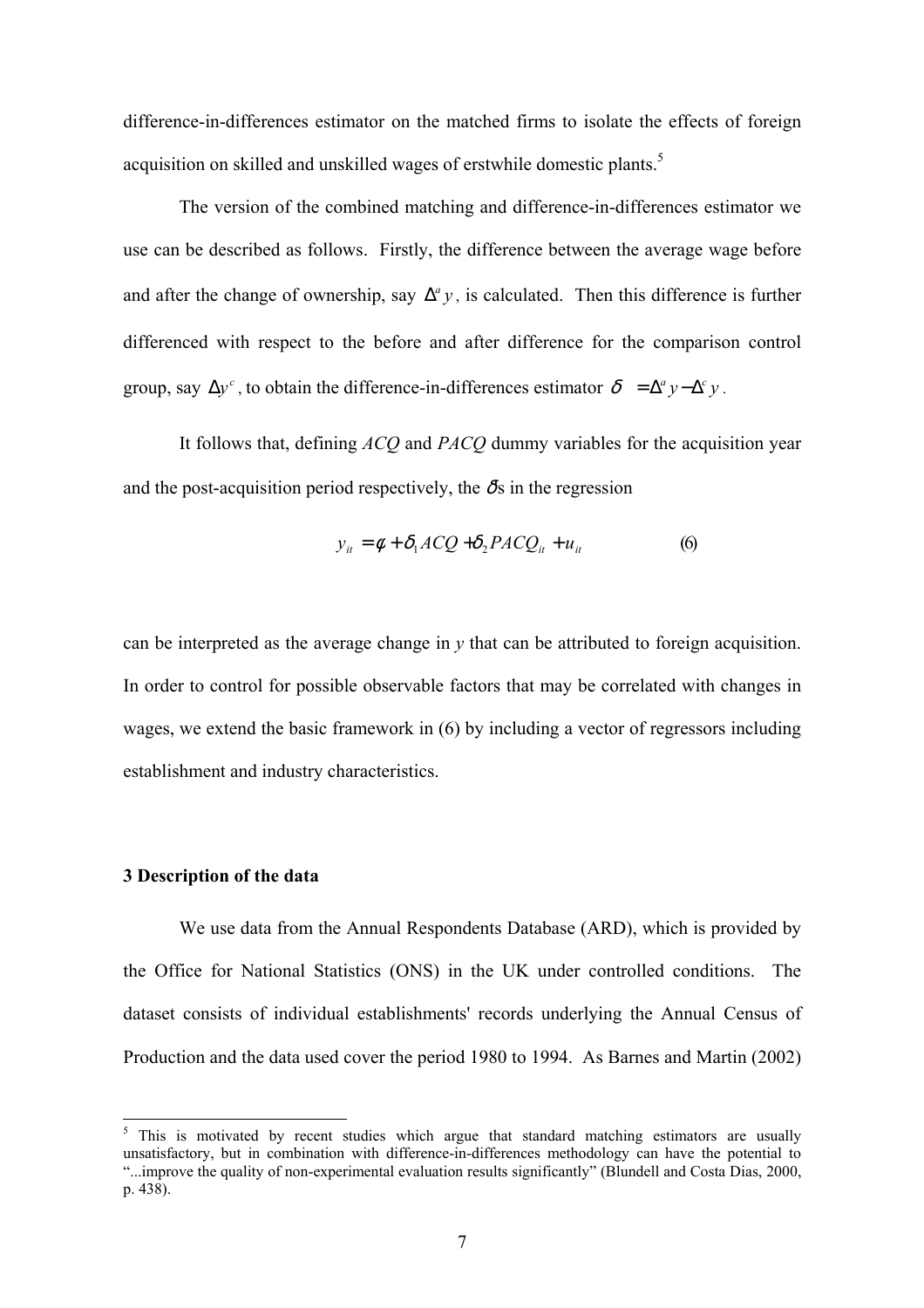<span id="page-10-0"></span>provides a useful introduction to the data set, we only include a brief discussion of some of its features relevant to the present work.

In the period covered by our data, the ARD consists of two files. What is known as the 'selected file', contains detailed information on a sample of establishments that are sent inquiry forms. The second file comprises the 'non-selected' (non-sampled) establishments and only basic information such as employment, location, industry grouping and foreign ownership status is recorded. During our study period, some 14,000-19,000 establishments are selected each year, based on a stratified sampling scheme. The scheme tends to vary from year to year, but over the period under consideration establishments with more than 100 employees were always sampled.

In the data, an establishment is defined as the smallest unit that is deemed capable of providing information on the Census questionnaire. Thus a 'parent' establishment reports for more than one plant (or 'local unit' in the parlance of ARD). For selected multi-plant establishments, we only have aggregate values for the constituent plants. Indicative information on the 'children' is available in the 'non-selected' file. In the sample period considered in this paper over 95 percent of the establishment in both the electronics and food industries are single-plant firms. In the actual sample we used for the econometric estimation this figure is around 80 percent for both sectors. Thus most of the data we used is actually plant level data. As a result we tend to use the terms plant and establishment interchangeably.

In this paper we focus on two broad industries, namely electronics and food. $6$  We have two reasons for doing so. First, foreign-owned firms are important players in both sectors, accounting for about 19 percent of employment in electronics and 10 percent of employment in the food industry in 1996 (see Griffith and Simpson, 2003, Table 4).

8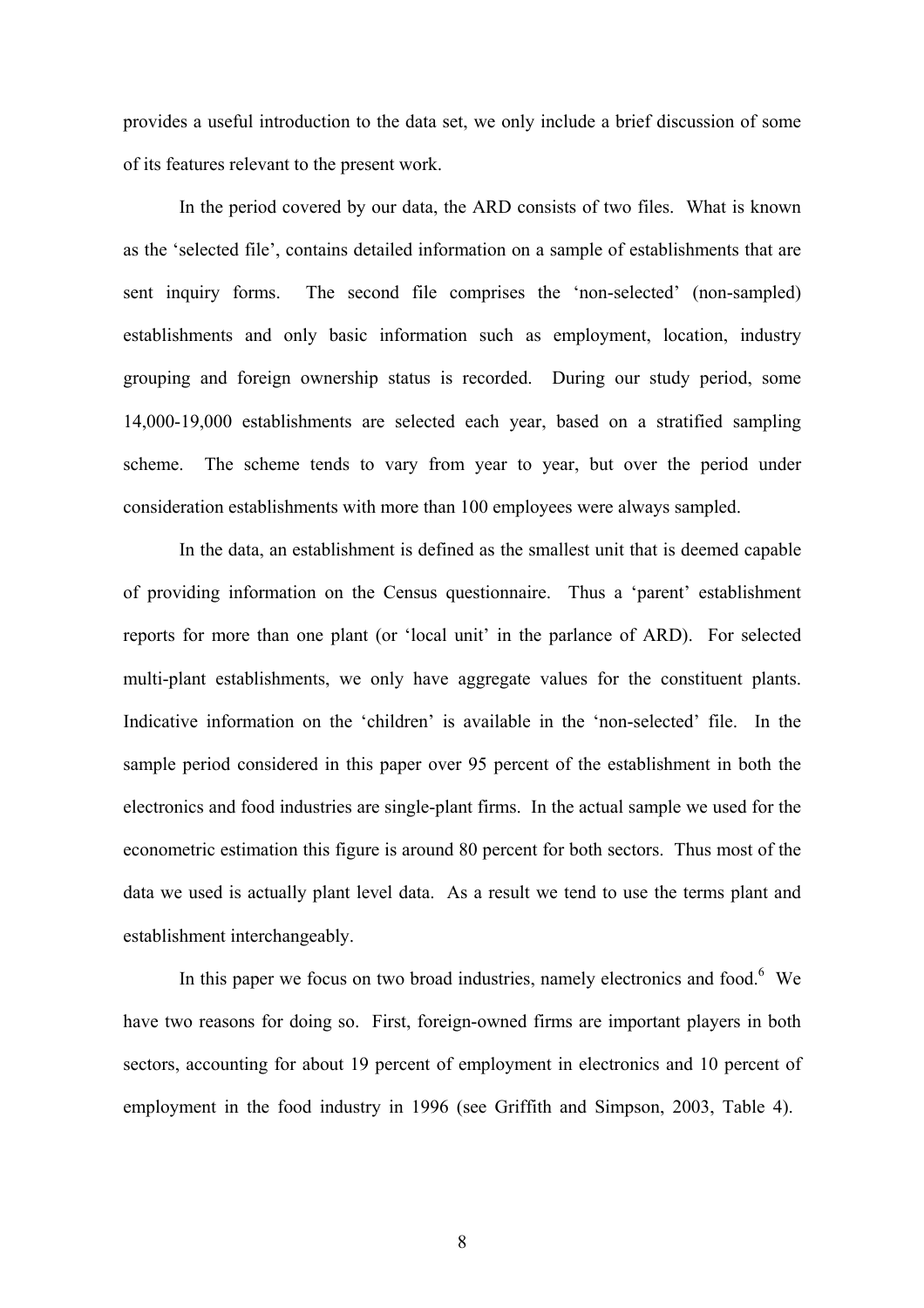Second, we may expect the two sectors to be different in their technology usage and, hence, there may be differences in the determinants of foreign acquisition and its effects on skilled and unskilled wages.

In the ARD a consistently defined nationality indicator identifies whether an establishment is domestic or foreign owned, and foreign acquisition is said to have occurred in year *t* when an establishment that has been in domestic hands up to year *t-1* becomes a subsidiary of a foreign-based multinational. Since the matching process described in the previous section requires data on the pre-acquisition period, we consider foreign take-overs that took place between 1981 and 1994. Overall, there were 228 and 108 acquisitions in the electronics and food industries over that period, respectively.

#### **4 Matching process**

As pointed out above, the aim of the matching procedure is to find an adequate control group against which we can compare the evolution of wages in acquired establishments. To do the matching we estimate a probit of the following form:

$$
P(ACQ_{it} = 1) = F(wage_{it-1}, size_{it-1}, size squared_{t-1}, age_{it-1}, age squared_{it-1}
$$
  
productivity growth<sub>it-1</sub>, assisted area dummy, industry dummies) (7)

where the choice of covariates is influenced by the empirical literature on foreign acquisitions (e.g. Conyon et al, 2002, Girma and Görg, 2002, Harris and Robinson, 2002). Such studies usually argue that establishment size and age are important determinants for acquisitions and hence we include those in the probit, allowing for a non-linear relationship. Also, high productivity plants are commonly found to be more likely to be taken over, indicating that foreign firms may be "cherry picking" the best performing establishments. We include a productivity growth variable that allows for non-constant

<sup>&</sup>lt;sup>6</sup> More precisely, using SIC 1980 classification, SIC 33 (manufacture of office machinery and data processing equipment), SIC 34 (electrical and electronic engineering), and SIC 41/42 (food, drink and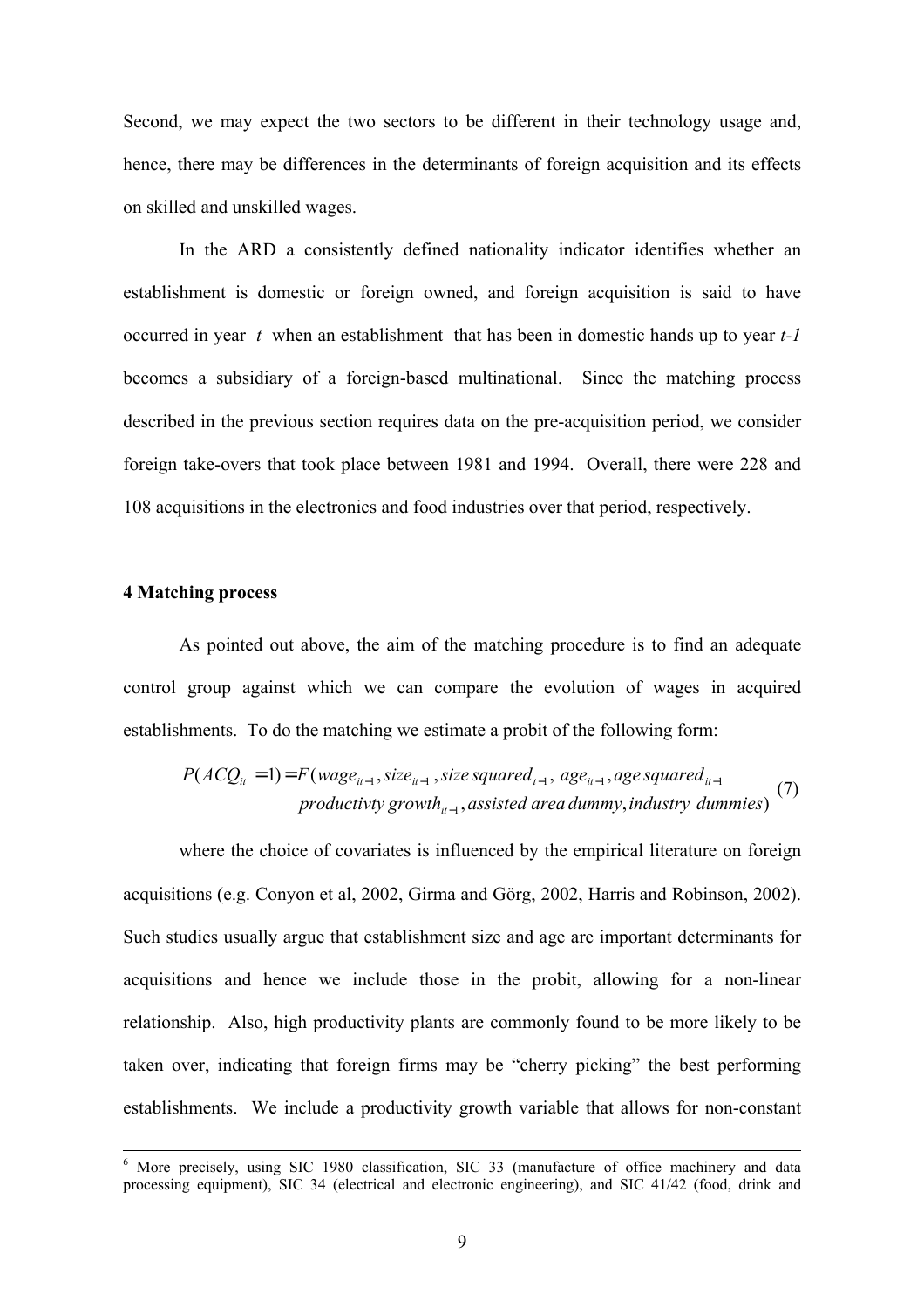returns to scale as in Girma and Görg (2002). In order to address the argument that foreign firms may take over high or low wage establishments (see Lipsey and Sjöholm, 2002) wages by skill groups prior to acquisition are also included in the probit. Finally, to control for sectoral and regional effects we include a full set of industry dummies as well as a dummy indicating whether or not a plant is located in an assisted area in the UK.

Estimating this probit using the data for the electronics and food industries yields the results reported in Table 1. Results are largely as expected, though there are some differences, in particular in terms of statistical significance of the estimates, between foreign acquisitions in the two industries.

#### *[Table 1 here]*

The population of the potential comparison group consists of domestic plants that are not acquired by foreign multinationals. As can be seen in Table 2 some of these plants were found to be good matches for the foreign acquired firms.<sup>[7](#page-12-0)</sup> Roughly about one in 5 domestic firms are deemed to display observable characteristics similar to those acquired companies in the electronics industry, the comparable figure for the food industry is one in 10. The success of the propensity score-matching is confirmed in Table 3, where it can be seen that matched firms display considerable homogeneity as opposed to the stark contrast we observe in the unmatched samples.

*[Tables 2 and 3 here]*

#### **5 Difference-in-differences estimation**

The next step in the analysis is to estimate variants of equation (6) on the matched sample in order to examine the causal effect of foreign acquisition on wages for skilled

tobacco).

1

<span id="page-12-0"></span>Notice the propensity score-matching method can pair a comparison firm with more than one acquired firms. It is also possible that an acquired firm may not have a good enough matching firms.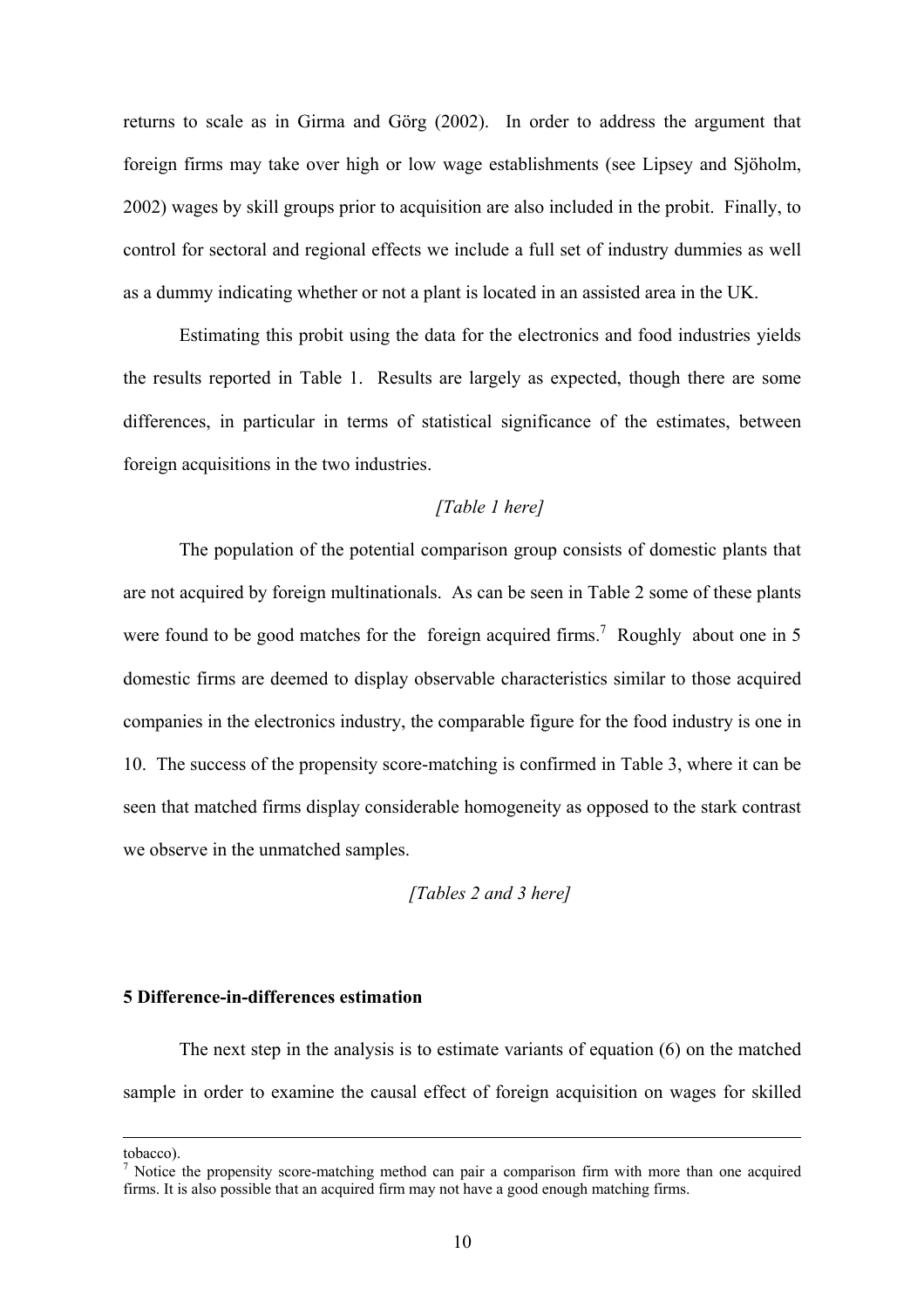and unskilled workers in the acquired establishment. As is common in the literature (e.g., Machin and Van Reenen, 1998), we define skilled and unskilled workers in terms of nonproduction and production workers, respectively.

In order to control for possible observable factors that may be correlated with changes in wages we extend equation (6) by including a number of establishment and industry specific variables, as well as time dummies to control for overall economy wide shocks. Specifically, we estimate the following two equations which represent reduced form wage equations for skilled and unskilled wages,

$$
\ln W_{it}^s = \beta_0 + \beta_1 \ln W_{it}^u + \beta_2 \ln OUTW_{it}^s + \beta_3 \ln K_{it} + \beta_4 ACQ_{it} + \beta_5 PACQ_{it} + D_t + \varepsilon_{it} \quad (8)
$$

$$
\ln W_{it}^{u} = \gamma_0 + \gamma_1 \ln W_{it}^{s} + \gamma_2 \ln OUTW_{it}^{u} + \gamma_3 \ln K_{it} + \gamma_4 ACQ_{it} + \gamma_5 PACQ_{it} + D_t + u_{it} \tag{9}
$$

where *i* and *t* index plant and time periods respectively, *W* is plant level wages where the superscripts *s* and *u* are used to denoted skilled and unskilled wages respectively. The average regional and sectoral wage rates are denoted by *OUTW*, *K* represents plant size (measured in terms of capital stock),  $D$  denotes a full set of time dummies, and  $\varepsilon$  and  $u$  are the usual white noise disturbance terms. The main variables of interest are the contemporaneous foreign acquisition indicator (*ACQ*) and the lagged post-acquisition dummy (*PACQ*).

The variables included in this empirical model of wage determination are fairly standard in the literature. The cross wage term is included to capture the interaction of wage rates on the labour market and to investigate whether wage rates for different types of workers move in the same or opposite directions. The industry-region wage rate is included to capture outside wage effects, i.e., supply factors, via alternative wage rates available on the labour market (see Driffield and Girma,  $2003$ ).<sup>[8](#page-13-0)</sup> In fact, Nickell and Wadhwani (1990) show that wages paid outside the firm/plant have great influence on the

l

<span id="page-13-0"></span> $8$  Note that we are thus assuming that the labour market is regional and industry specific.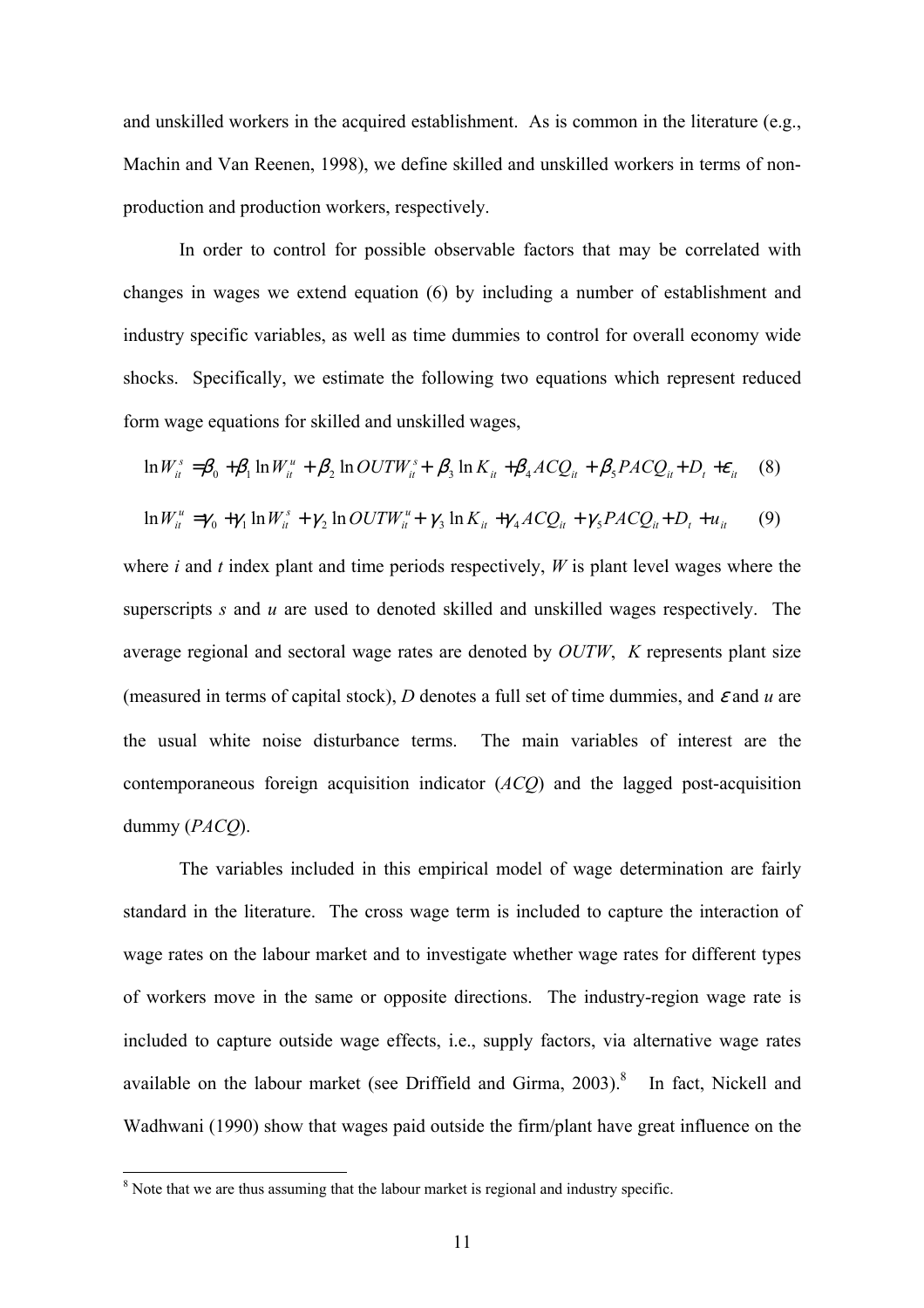wage determination process in the UK. The model also includes plant size since a positive employer size-wage relationship is well documented in the empirical literature, and various theories are offered to explain this phenomenon (e.g. Brown and Medoff, 1989) . Finally, we also control for economy-wide shocks affecting the dynamics of wages with a full set of time dummies  $(D_t)$ .

The inclusion of the cross wage terms implies that we have a system of two simultaneous equations. We estimate the system using the iterative three stage least squares estimation technique, $9$  the results of which are reported in Table 4. We report estimations for the matched sample as well as for the whole sample in order to contrast the result and make apparent the possible bias we would experience if we were to rely on the estimations from the whole sample only. In terms of the control variables, we find that the outside wage and plant size exert positive impacts on plants' wage rates, as would be expected. The coefficient on the cross-wage terms are mostly negative in the unskilled wage equation and mostly statistically insignificant in the skilled wage equation, indicating that the latter is not strongly affected by the wage for unskilled workers.

For the purpose of this paper we are mainly interested in the effect of foreign acquisitions on wages, which are captured by the contemporaneous acquisition dummy and the dummy for the post acquisition period. Here we find an interesting difference between the estimations for the whole sample and the matched sample. For the former, the coefficients are in all cases positive and statistically significant, while in the latter we only find a statistically significant impact in the post acquisition period in the electronics industry. This illustrates the potential problem that the estimation on the full sample suffers from endogeneity and simultaneity bias which leads to an overstatement of the causal effect of foreign acquisition on wages. Taking the point estimates at face value, our

l

<span id="page-14-0"></span> $9<sup>9</sup>$  The iterative procedure produces estimates asymptotically equivalent to maximum likelihood estimates.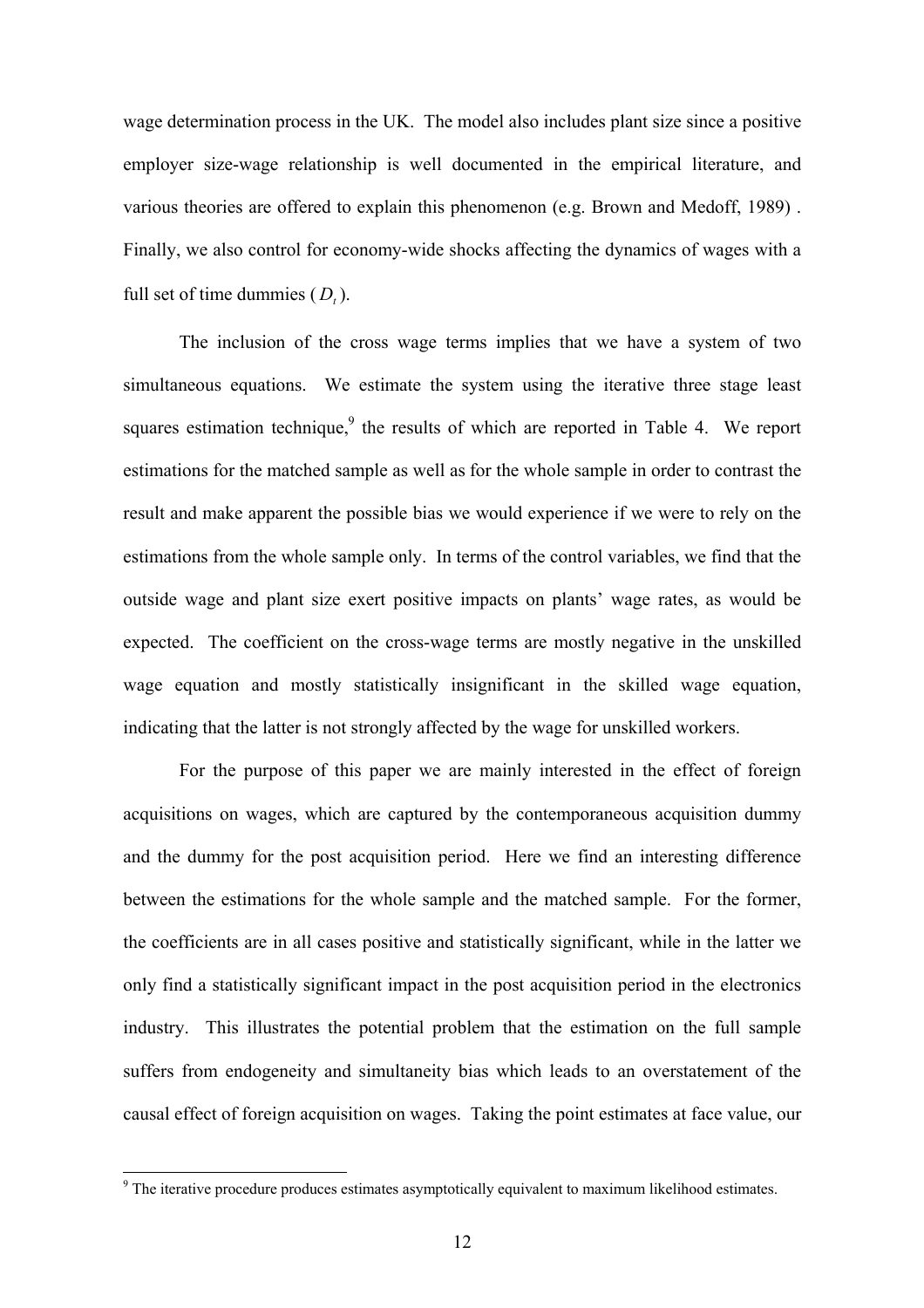regression results for the matched sample in the electronics industry indicate that a foreign acquisition raises wages of skilled and unskilled workers by 2.4 and 4.0 percent respectively in the post acquisition period. No such post acquisition effect is discernable for plants in the food industry.

#### *[Table 4 here]*

An interesting question to ask is whether takeovers by multinationals from different home countries have different effects on post-acquisition wages. We may expect this for at least two reasons. First, in terms of technology as a firm specific asset, it is widely accepted that the US is the technological leader which gives the average US multinational a technological leadership vis-à-vis comparable UK companies. Foreign firms from other EU countries may, however, not have such a technological advantage compared with UK firms as they may be expected to have access to a fairly similar level of technology. On the other hand, considering industrial relations, we may expect less of a difference between US and UK firms, who have similar "Anglo-Saxon" industrial relations regimes, while firms from other continental EU countries (such as Germany and France) have very different labour market institutions (see, for example, Boeri et al., 2001). Hence, we may expect different effects from that point of view between EU and US firms.

In our data set we are able to distinguish three categories of nationalities, namely, US, EU and others. Table 5 presents a break-down of foreign acquisition by nationality of ownership. Overall, slightly more acquisitions were carried out by US multinationals than by firms from the two other nationality categories over the time period analysed.

#### *[Table 5 here]*

Table 6 reports the results of estimating the simultaneous wage equations defining *ACQ* and *PACQ* for the three types of nationality groups (US, EU, others). Again we find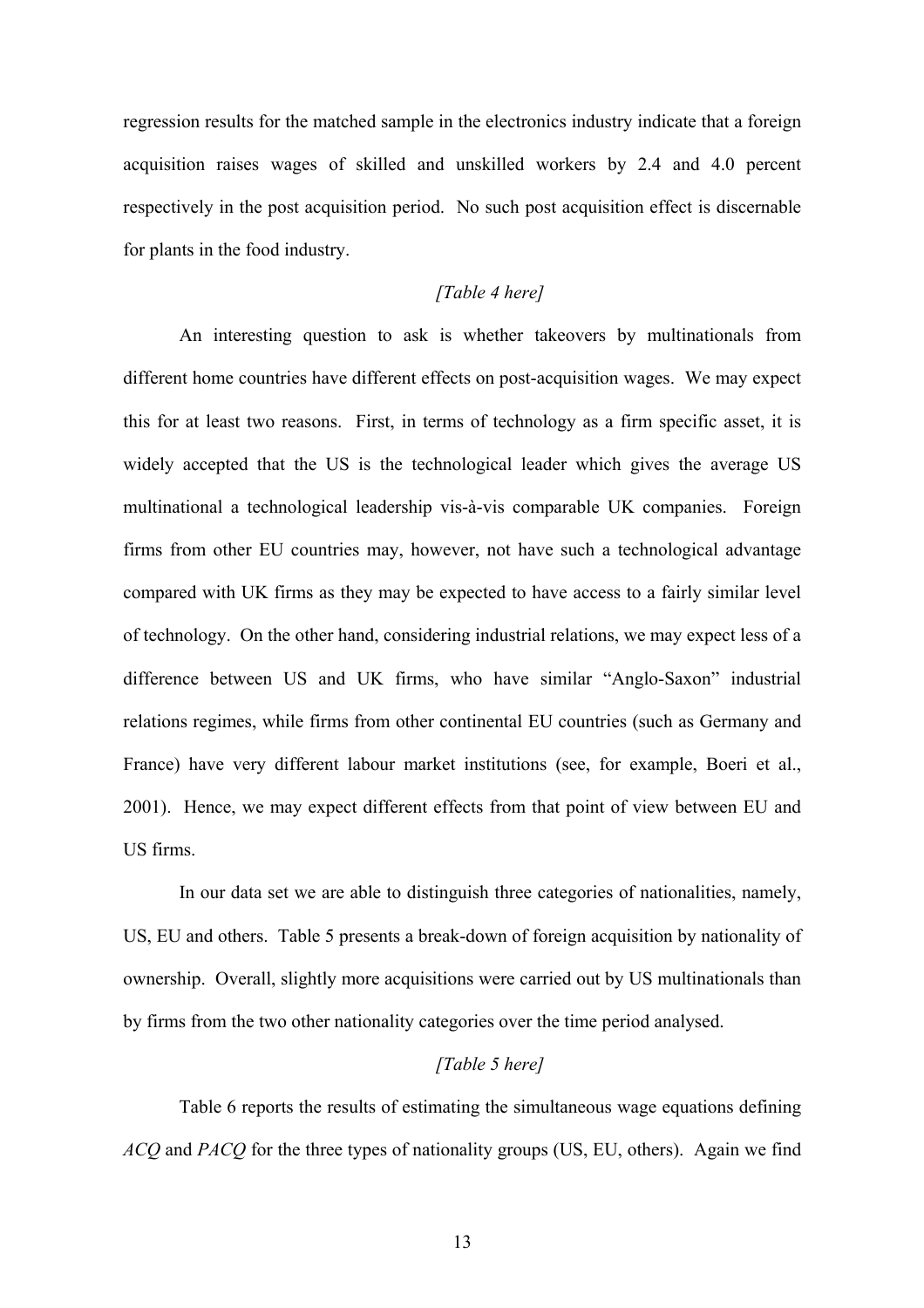substantial differences between the estimations for the whole and the matched sample, as in the previous estimations. Focusing our attention on the acquisition dummies shows that for skilled workers we only find a positive effect of takeovers by US multinationals – here, wage rates are raised by an average of 5.9 and 10.9 percent post acquisition in the electronics and food industry, respectively. Recall that we did not find any statistically significant post acquisition effects in the food industry in the earlier estimations, which indicate the importance of allowing for the heterogeneity by home country of the foreign acquirer in the regressions.

Unskilled wages in the electronics industry are only positively affected if the acquirer was from another EU country or the rest of the world, while we do not find any effects post acquisition by an US firm. This is different for the food industry, where wages are raised post acquisition by US firms, but not by firms from other countries. These findings suggest that there is substantial heterogeneity in the post acquisition effects on wages of acquisitions by firms from different home countries. Hence, not taking account of this heterogeneity may miss out valuable information in the estimations and interpretations thereof.

#### *[Table 6 here]*

#### **6 Conclusions**

This paper investigates the effects of the takeover of a domestic establishment by foreign owners on the domestic target's development of average wages for skilled and unskilled workers. We pay particular attention to identifying the causal effect, using a propensity score matching approach combined with a difference-in-differences estimator, and differences in post acquisition effects depending on the nationality of the acquirer.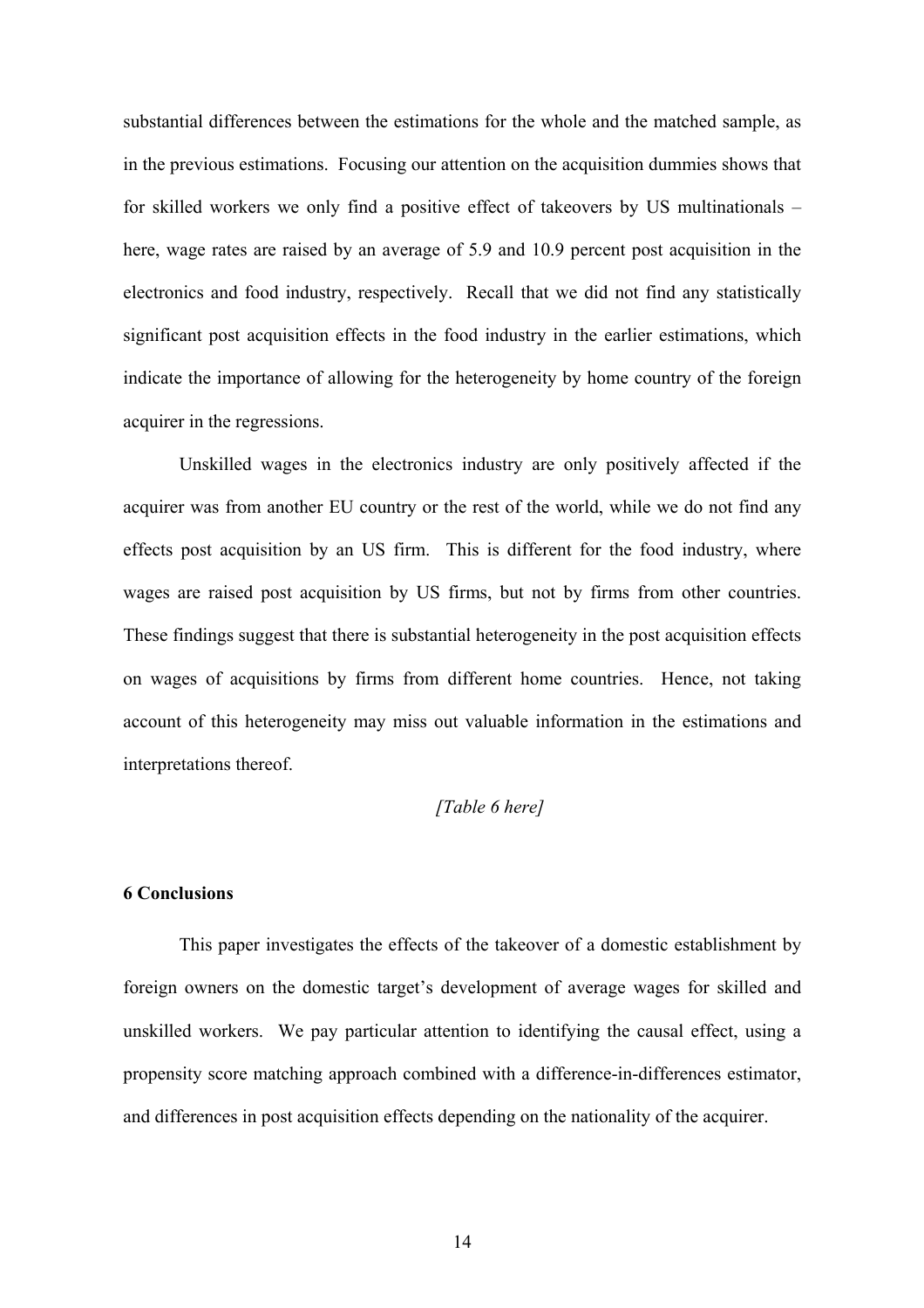Our results suggest that there is substantial heterogeneity in the post-acquisition wage effect depending on the nationality of the foreign acquirer, the industry in which the firms operate and the skill group of workers. In particular, we find that skilled workers, on average, experience a post acquisition increase in the wage rate following an acquisition by a US firm, while no such effect is discernable following acquisitions by EU or firms of other nationalities. For unskilled workers, there are positive post acquisition wage effects from take-overs by EU firms in the electronics industry and US firms in the food industry.

Overall, our results illustrate the substantial heterogeneity in the post acquisition effects. Hence, studies that do not account for heterogeneity in worker types, nationality of ownership and industry may be subject to considerable shortcomings. Also, our estimations point out the differences in results obtained when not controlling adequately for endogeneity and simultaneity bias.

One caveat of our analysis is that to the extent that there are positive (negative) wage spillovers from acquisition FDI to the control group of domestic establishments, the difference-in-differences procedure is likely to underestimate (overestimate) the causal effects of international takeovers on the wages of acquisition targets. One has probably to wait for a breakthrough in the theoretical econometrics literature before making a credible attempt at dealing with this potential source of bias.

15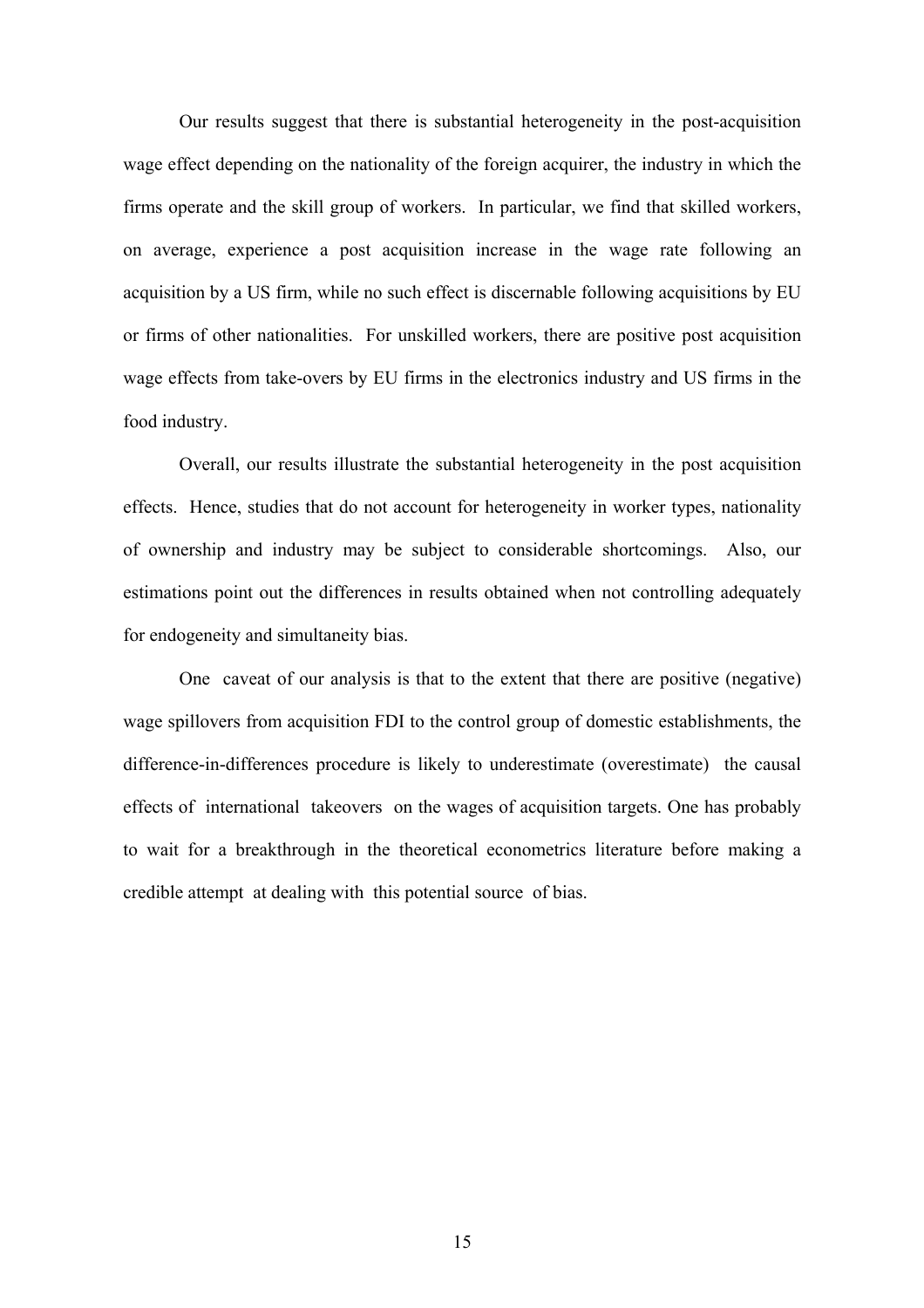#### **References**

- Barnes, M and Martin, R. (2002). 'Business data linking: An introduction', **Economic Trends,** No. 581, pp. 34-41.
- Blundell, R. and Costa Dias, M. (2000). 'Evaluation methods for non-experimental data', **Fiscal Studies***,* Vol. 21, pp. 427-468.
- Boeri, T., Brugiavini, A. and Calmfors, L. (2001). **The role of unions in the 21st century**, Oxford University Press.
- Brown, C. and Medoff, J. (1989). 'The employer size-wage effect'. **Journal of Political Economy**, Vol. 97, pp. 1027-1059.
- Carmichael, F. (1992). 'Multinational enterprises and strikes: Theory and evidence', **Scottish Journal of Political Economy**, Vol. 39, pp. 52-68.
- Caves, R.E. (1996). **Economic Analysis of the Multinational Enterprise**, Second edition, Cambridge University Press.
- Conyon, M., Girma, S., Thompson, S and Wright, P. (2002).'The impact of foreign acquisition on wages and productivity in the U.K.', **Journal of Industrial Economics**, Vol**.** L, pp. 85-102.
- Driffield, N. and Girma, S. (2003). 'Regional FDI and wages spillovers: Evidence from the UK Electronics Industry', **Oxford Bulletin of Economics and Statistics,** Vol. 65, pp. 453-474
- Dunning, J.H. and Morgan, E. (1980). 'Employee Compensation in U.S. Multinationals and Indigenous Firms: An Exploratory Micro/Macro Analysis', **British Journal of Industrial Relations**, Vol. 18, pp. 179-201
- Feliciano, Z. and Lipsey, R.E. (1999). 'Foreign ownership and wages in the United States, 1987 – 1992' NBER Working Paper 6923.
- Girma, S., Greenaway, D. and Wakelin, K. (2001). 'Who benefits from Foreign Direct Investment in the UK?', **Scottish Journal of Political Economy**, Vol. 48, pp. 119- 133
- Girma, S. and Görg, H. (2002). 'Foreign ownership, returns to scale and productivity: Evidence from UK manufacturing establishments', CEPR Discussion Paper 3505.
- Görg, H., Strobl E. and Walsh, F. (2002). 'Why do foreign firms pay more? The role of on-the-job training', IZA Discussion Paper 590, Bonn.
- Griffith, R. and Simpson, H. (2003). 'Characteristics of foreign –owned firs in British manufacturing', in Blundell, R., D. Card and R. Freeman (eds), **Creating a Premier League Economy**, Chicago University Press.
- Harris, R. and Robinson, C. (2002). 'The effect of foreign acquisitions on total factor productivity: Plant-level evidence from U.K manufacturing, 1987-1992', **Review of Economics and Statistics***,* Vol. 84, pp. 562-568.
- Heckman, J., Ichimura, H., Smith, J. and Todd, P. (1997). 'Matching as an Econometric Evaluation Estimator: Evidence from Evaluating a Job Training Programme', **Review of Economic Studies**, Vol. 64, pp.605-654.
- Lipsey, R.E. and Sjöholm, F. (2001). 'Foreign direct investment and wages in Indonesian manufacturing', NBER Working Paper 8299.
- Lipsey, R.E. and Sjöholm, F. (2002). 'Foreign firms and Indonesian manufacturing wages: An analysis with panel data', NBER Working Paper 9417.
- Machin, S. and Van Reenen, J. (1998). 'Technology and changes in skill structure: evidence from seven OECD countries', **Quarterly Journal of Economics**, Vol. 113, pp. 1215-1244.
- Markusen, J.R. (1995). 'The boundaries of Multinational Enterprises and the Theory of International Trade', **Journal of Economic Perspectives**, Vol. 9, pp.169-189.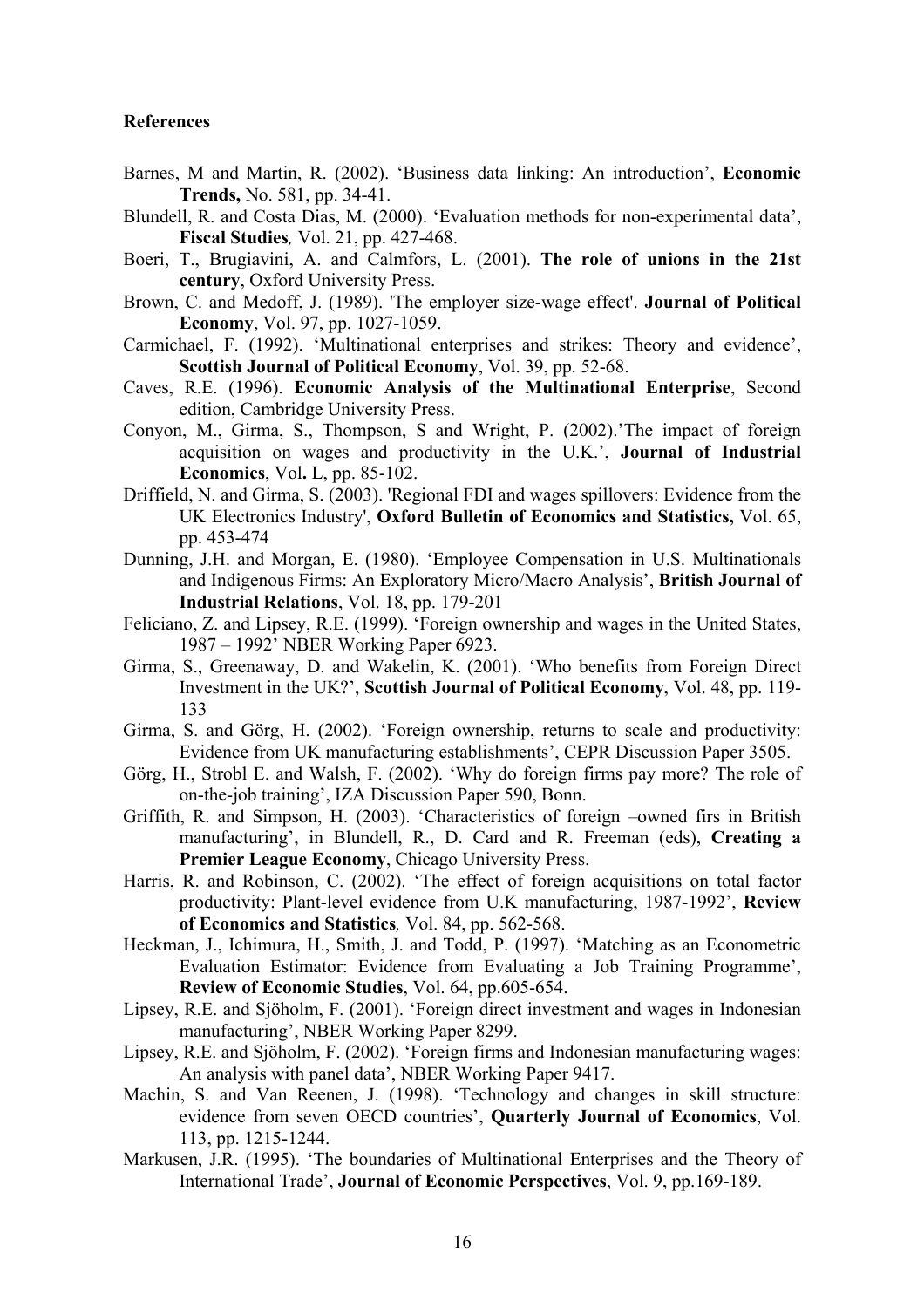- Nickell, S. and Wadhwani, S. (1990). 'Insider forces and wage determination', **Economic Journal**, Vol. 100, 496-509.
- Rosenbaum, P. and Rubin, D.B (1983). 'The central role of the propensity score in observational studies for causal effects', **Biometrika**, Vol. 70, pp.41-55.
- Sianesi, Barbara (2001). 'Implementing propensity score matching estimators with Stata', program available at<http://fmwww.bc.edu/RePEc/usug2001/psmatch.pdf>
- Tybout, J. (2000). 'Manufacturing firms in developing countries: How well do they do, and why?', **Journal of Economic Literature**, Vol. 38, pp. 11-44.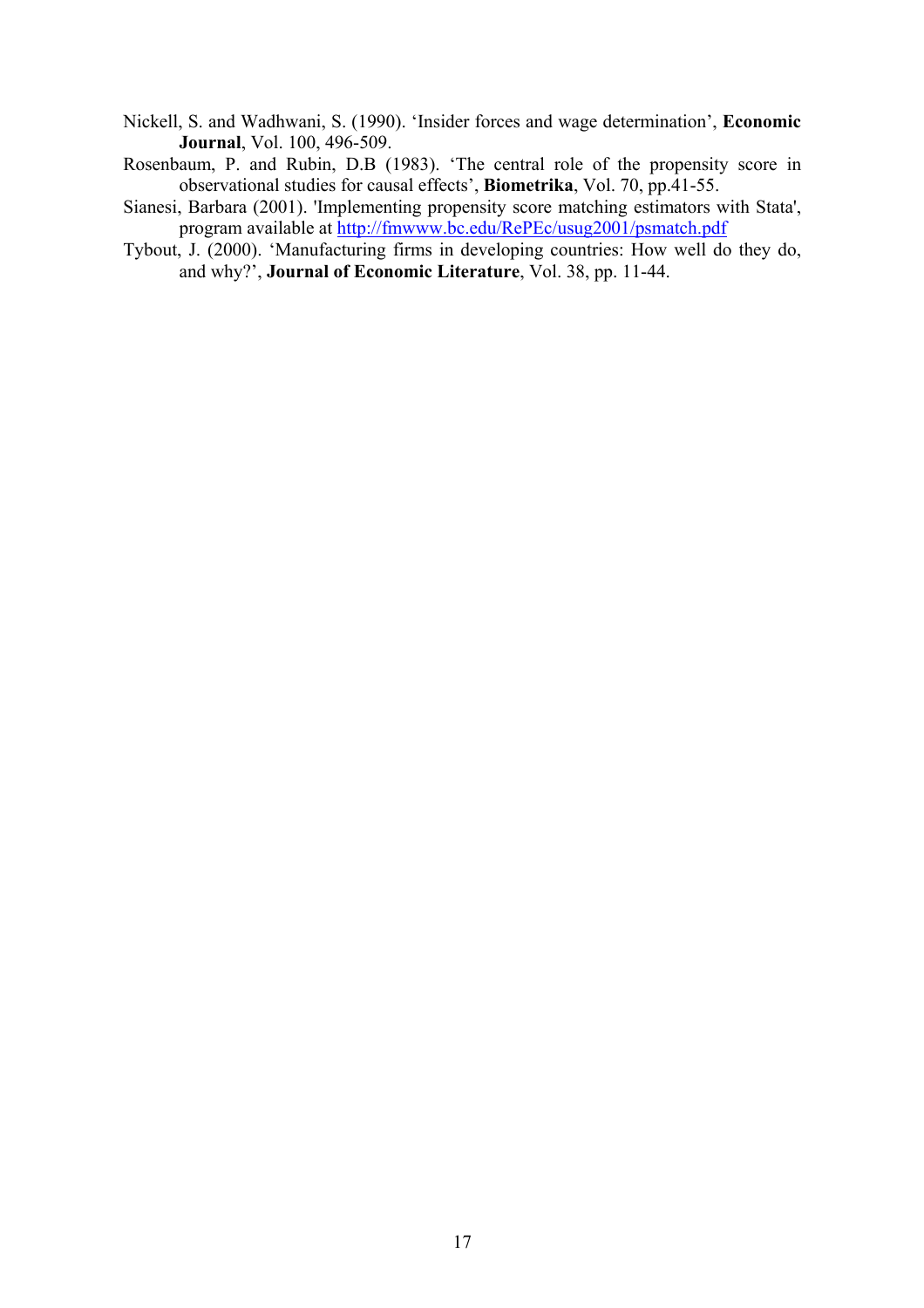|                      | <b>Electronics</b> | Food        |
|----------------------|--------------------|-------------|
| Skilled wages        | 0.263              | 0.301       |
|                      | $(2.26)$ **        | $(2.21)$ ** |
| Unskilled wage       | $-0.085$           | 0.397       |
|                      | (0.82)             | $(2.37)$ ** |
| Assisted areas dummy | 0.029              | 0.058       |
|                      | (0.43)             | (0.64)      |
| Age                  | $-0.071$           | $-0.009$    |
|                      | $(3.32)$ ***       | (0.19)      |
| Age squared          | 0.003              | 0.000       |
|                      | $(3.55)$ ***       | (0.16)      |
| Size                 | 1.097              | $-0.120$    |
|                      | $(2.51)$ **        | (0.23)      |
| Size squared         | $-0.032$           | 0.005       |
|                      | $(2.30)$ **        | (0.31)      |
| Productivity growth  | 9.132              | 12.292      |
|                      | (1.18)             | $(1.85)*$   |
| Constant             | $-13.602$          | $-7.559$    |
|                      | $(3.64)$ ***       | (1.60)      |
| Observations         | 9270               | 11067       |

#### **Table 1: Determinants of foreign acquisitions**

Notes:

(a) Absolute value of z-statistics in parentheses

(b)  $*$  significant at 10%; \*\* significant at 5%; \*\*\* significant at 1%

(c) The source of this and all other statistical tables in this paper is ONS.

| Table 2: Numbers of acquisitions and control group establishments |  |
|-------------------------------------------------------------------|--|
|-------------------------------------------------------------------|--|

|       | <b>Electronics</b> |          |                                    |          | Food    |            |                                    |            |
|-------|--------------------|----------|------------------------------------|----------|---------|------------|------------------------------------|------------|
|       |                    |          | <b>Whole sample Matched sample</b> |          |         |            | <b>Whole sample Matched sample</b> |            |
|       | Control            | Acquired | Control                            | Acquired | Control | Acquired   | Control                            | Acquired   |
| 1981  | 893                | 8        | 168                                | 8        | 1141    | $\leq$ = 5 | 105                                | $\leq$ = 5 |
| 1982  | 931                | 7        | 181                                | 6        | 1146    | $\leq$ 5   | 107                                | $\leq$ 5   |
| 1983  | 926                | $\leq$ 5 | 204                                | $\leq$ 5 | 1098    | 8          | 107                                | 6          |
| 1984  | 1214               | 23       | 207                                | 20       | 1519    | 11         | 105                                | 8          |
| 1985  | 993                | $\leq$ 5 | 213                                | $\leq$ 5 | 1144    | $\leq$ 5   | 104                                | $\leq$ 5   |
| 1986  | 995                | $\leq$ 5 | 234                                | $\leq$ 5 | 1105    | $\leq$ 5   | 108                                | $\leq$ 5   |
| 1987  | 1015               | 13       | 228                                | 12       | 1051    | 9          | 102                                | 8          |
| 1988  | 1047               | 15       | 237                                | 12       | 1085    | $\leq$ 5   | 107                                | $\leq$ 5   |
| 1989  | 1424               | 29       | 232                                | 23       | 1422    | 17         | 95                                 | 15         |
| 1990  | 1099               | 14       | 240                                | 12       | 1108    | 8          | 100                                | $\leq$ 5   |
| 1991  | 1052               | 39       | 220                                | 32       | 1082    | 13         | 97                                 | 11         |
| 1992  | 1072               | 30       | 209                                | 23       | 1055    | 8          | 90                                 | $\leq$ 5   |
| 1993  | 1043               | 19       | 196                                | 14       | 1087    | 11         | 81                                 | 10         |
| 1994  | 897                | 16       | 194                                | $\leq$ 5 | 776     | 6          | 77                                 | $\leq$ = 5 |
| Total |                    | 228      |                                    | 177      |         | 108        |                                    | 85         |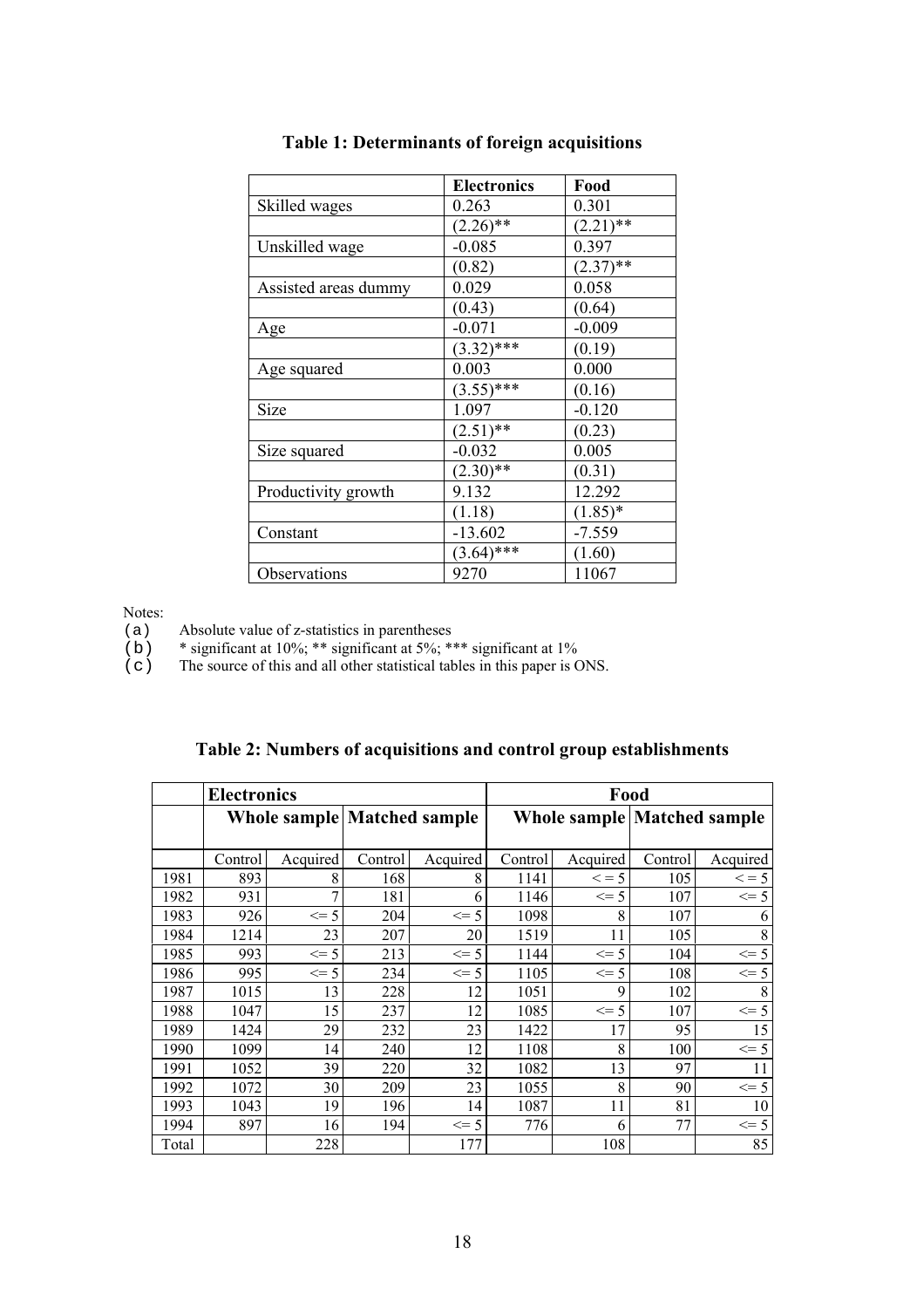Note: Exact numbers are suppressed when the number of acquisitions is less than five, lest we violate the disclosure criteria set by the ONS.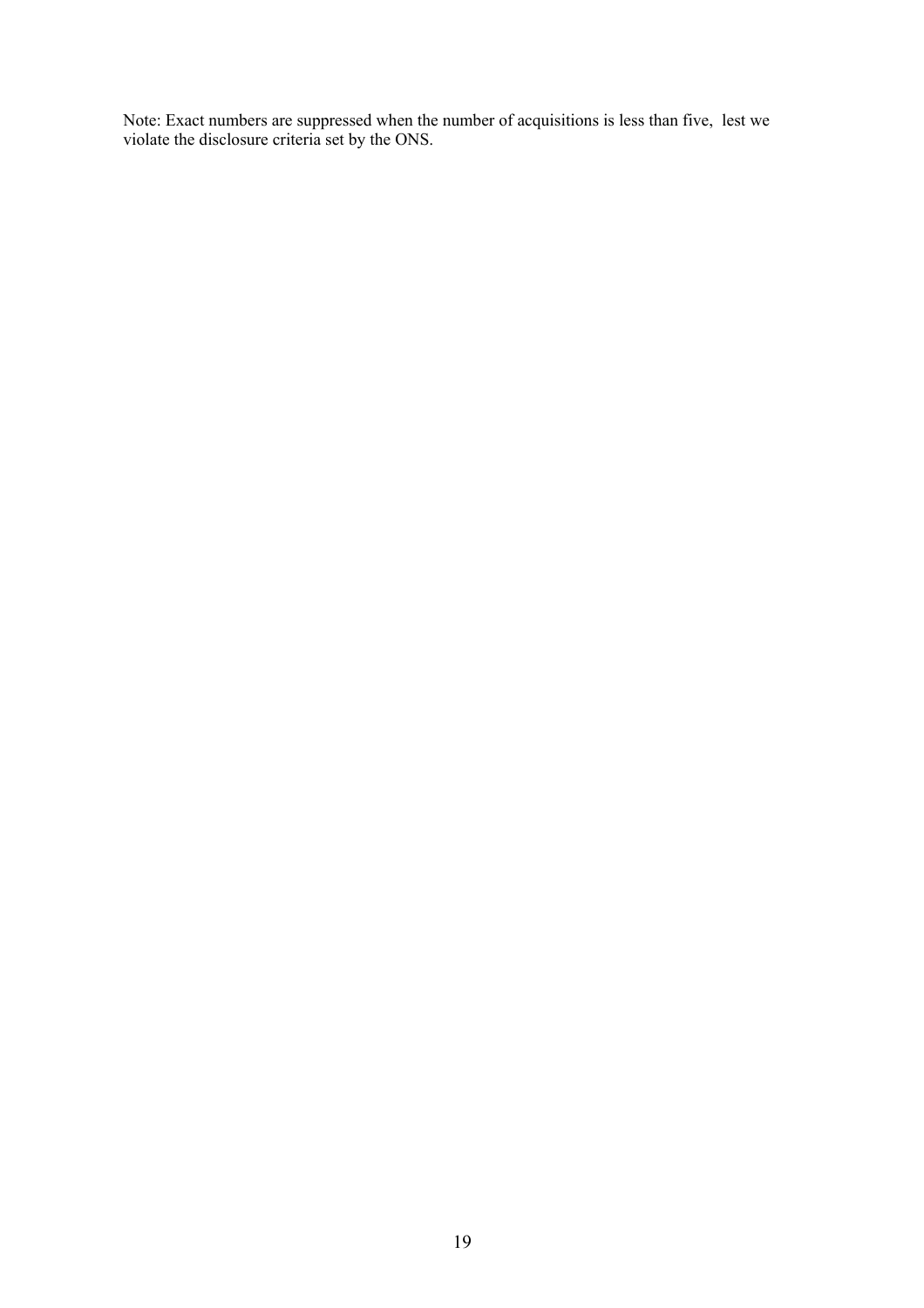| <b>Electronics: whole sample</b> |                     |                   |                             |      |          |                |
|----------------------------------|---------------------|-------------------|-----------------------------|------|----------|----------------|
|                                  | Acquired<br>Control |                   |                             |      |          |                |
| Variable                         | Obs.                | Mean              | Std.Dev.                    | Obs  | Mean     | Std. Dev.      |
| Skilled wage                     | 13629               | 8.87              | 0.32                        | 2100 | 8.94     | 0.28           |
| Unskilled wage                   | 13629               | $\overline{8.45}$ | 0.34                        | 2100 | 8.53     | 0.33           |
| Output                           | 13629               | 15.00             | 1.38                        | 2100 | 16.04    | 1.33           |
| Skilled labour                   | 13629               | 3.86              | 1.35                        | 2100 | 4.77     | 1.21           |
| Unskilled labour                 | 13629               | 4.44              | 1.20                        | 2100 | 5.10     | 1.18           |
| Capital                          | 13629               | 15.17             | 3.50                        | 2100 | 15.39    | 2.64           |
|                                  |                     |                   | Electronics: matched sample |      |          |                |
|                                  |                     | Control           |                             |      | Acquired |                |
| Variable                         | Obs                 | Mean              | Std. Dev.                   | Obs  | Mean     | Std. Dev.      |
| Skilled wage                     | 1494                | 8.88              | 0.29                        | 1816 | 8.94     | 0.28           |
| Unskilled wage                   | 1494                | 8.49              | 0.31                        | 1816 | 8.53     | 0.33           |
| Output                           | 1494                | 15.88             | 1.20                        | 1816 | 16.16    | 1.29           |
| Skilled labour                   | 1494                | 4.71              | 1.24                        | 1816 | 4.90     | 1.18           |
| Unskilled labour                 | 1494                | 5.18              | 1.07                        | 1816 | 5.25     | 1.10           |
| Capital                          | 1494                | 15.80             | 2.88                        | 1816 | 15.51    | 2.55           |
|                                  |                     |                   | Food: whole sample          |      |          |                |
|                                  |                     | Control           |                             |      | Acquired |                |
| Variable                         | Obs                 | Mean              | Std. Dev.                   | Obs  | Mean     | Std. Dev.      |
| Skilled wage                     | 16094               | 8.75              | 0.40                        | 1011 | 8.90     | 0.37           |
| Unskilled wage                   | 16094               | 8.38              | 0.43                        | 1011 | 8.53     | 0.38           |
| Output                           | 16094               | 15.55             | 1.50                        | 1011 | 16.69    | 1.33           |
| Skilled labour                   | 16094               | $\overline{3.33}$ | 1.29                        | 1011 | 4.31     | 1.29           |
| Unskilled labour                 | 16094               | 4.68              | 1.24                        | 1011 | 5.38     | 1.29           |
| Capital                          | 16094               | 14.75             | 2.75                        | 1011 | 15.38    | 2.22           |
|                                  |                     |                   | Food: matched sample        |      |          |                |
|                                  |                     | Control           |                             |      | Acquired |                |
| Variable                         | Obs                 |                   | Mean Std. Dev.              | Obs  |          | Mean Std. Dev. |
| Skilled wage                     | 729                 | 8.85              | 0.32                        | 844  | 8.93     | 0.36           |
| Unskilled wage                   | 729                 | 8.50              | 0.36                        | 844  | 8.56     | 0.39           |
| Output                           | 729                 | 16.45             | 1.27                        | 844  | 16.81    | 1.29           |
| Skilled labour                   | 729                 | 4.15              | 1.25                        | 844  | 4.48     | 1.26           |
| Unskilled labour                 | 729                 | 5.37              | 1.28                        | 844  | 5.45     | 1.29           |
| Capital                          | 729                 | 15.11             | 1.80                        | 844  | 15.33    | 1.97           |

### **Table 3: Summary statistics of some variables of interest**

Note: All variables are in logarithm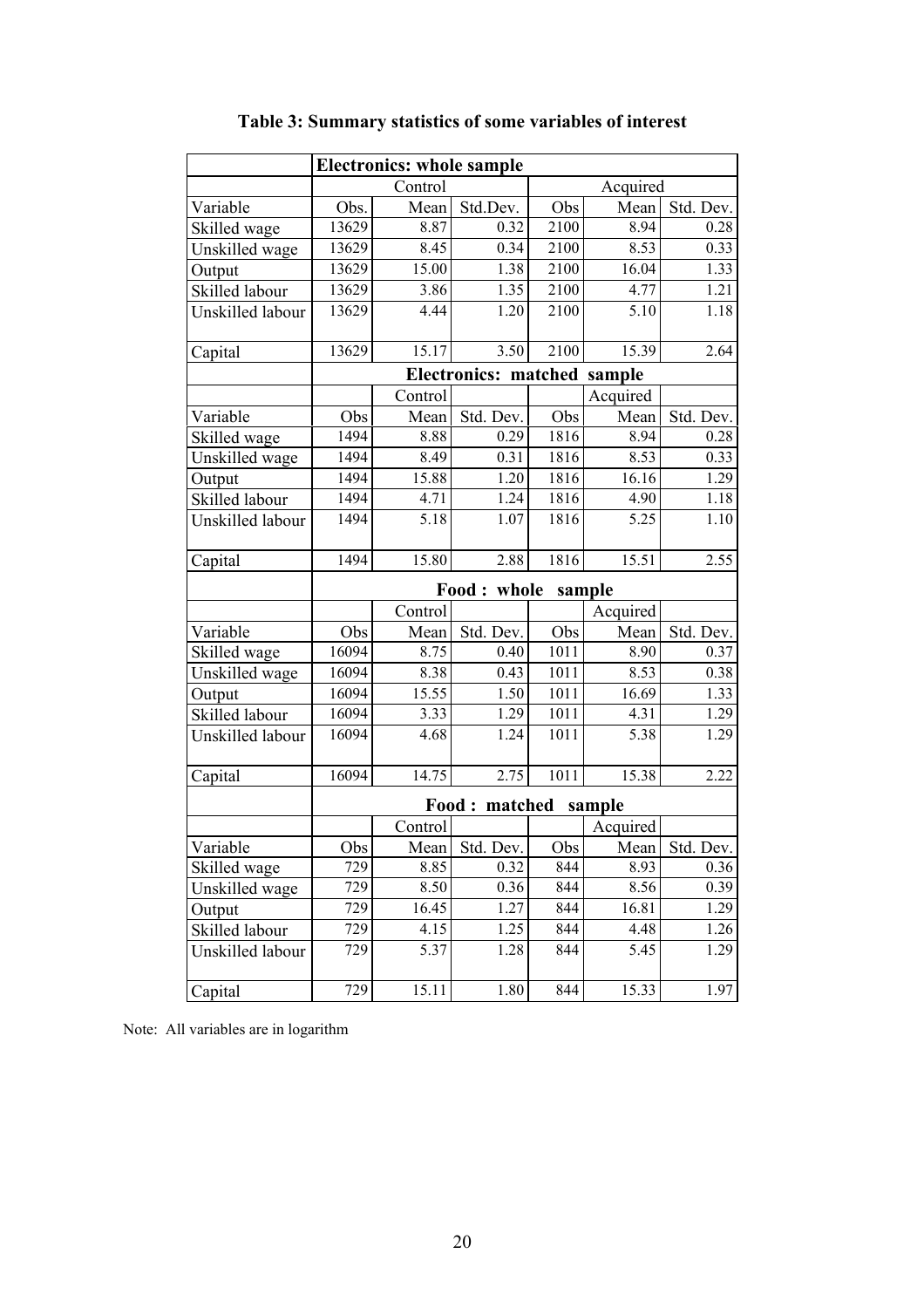#### **Table 4: The effect of foreign acquisition on skilled and unskilled wages: Simultaneous equation estimates**

|                              | <b>Matched sample</b> |               | Whole sample        |               |
|------------------------------|-----------------------|---------------|---------------------|---------------|
|                              | <b>Electronics</b>    | Food          | <b>Electronics</b>  | Food          |
| <b>Skilled wage equation</b> |                       |               |                     |               |
| Unskilled wage               | $-0.022$              | 0.044         | 0.000               | 0.036         |
|                              | (0.76)                | (1.47)        | (0.01)              | $(3.34)$ ***  |
| Regional and sectoral        | 0.862                 | 0.804         | 0.930               | 0.947         |
| skilled wage                 |                       |               |                     |               |
|                              | $(22.51)$ ***         | $(17.41)$ *** | $\sqrt{(47.49)***}$ | $(61.94)$ *** |
| Capital                      | 0.002                 | 0.037         | 0.003               | 0.007         |
|                              | (1.44)                | $(9.62)$ ***  | $(4.40)$ ***        | $(11.44)$ *** |
| Acquisition dummy            | 0.020                 | 0.009         | 0.049               | 0.062         |
|                              | (1.09)                | (0.68)        | $(2.63)$ ***        | $(1.93)^{*}$  |
| Post acquisition dummy       | 0.024                 | 0.030         | 0.066               | 0.069         |
|                              | $(2.10)$ **           | (1.47)        | $(4.30)$ ***        | $(3.90)$ ***  |
|                              |                       |               |                     |               |
| <b>Unskilled</b> wage        | (1.06)                | (0.78)        | (0.03)              | (0.75)        |
| equation                     |                       |               |                     |               |
| Skilled wage                 | $-0.097$              | $-0.132$      | 0.097               | $-0.029$      |
|                              | $(1.78)$ *            | $(2.31)*$     | $(4.27)$ ***        | $(1.79)^*$    |
| Regional and sectoral        | 0.958                 | 0.999         | 0.871               | 1.026         |
| unskilled wage               |                       |               |                     |               |
|                              | $(28.78)$ ***         | $(33.22)$ *** | $(58.15)$ ***       | $(90.28)$ *** |
| Capital                      | 0.009                 | 0.022         | 0.004               | 0.011         |
|                              | $(5.06)$ ***          | $(5.69)$ ***  | $(6.48)$ ***        | $(7.17)$ ***  |
| Acquisition dummy            | 0.028                 | 0.020         | 0.051               | 0.046         |
|                              | (1.23)                | (0.28)        | $(2.77)$ ***        | (1.42)        |
| Post acquisition dummy       | 0.040                 | 0.003         | 0.046               | 0.077         |
|                              | $(2.88)$ ***          | (0.17)        | $(5.71)$ ***        | $(3.49)$ ***  |
| Observations                 | 3310                  | 1573          | 16602               | 18531         |

Notes:

(a) All regressions contain time dummies

(b) Absolute value of z-statistics in parentheses

(c)  $*$  significant at 10%; \*\* significant at 5%; \*\*\* significant at 1%

|              |                         | Electronics | Food         |         |  |
|--------------|-------------------------|-------------|--------------|---------|--|
|              | Matched<br>Whole sample |             | Whole sample | Matched |  |
|              |                         | sample      |              | sample  |  |
| EC countries |                         | 56          | 38           | 29      |  |
| USA          | Ō.                      | 03          | 38           |         |  |
| Others       |                         | 58          | 32           | 25      |  |
| Total        |                         |             | 108          | 89      |  |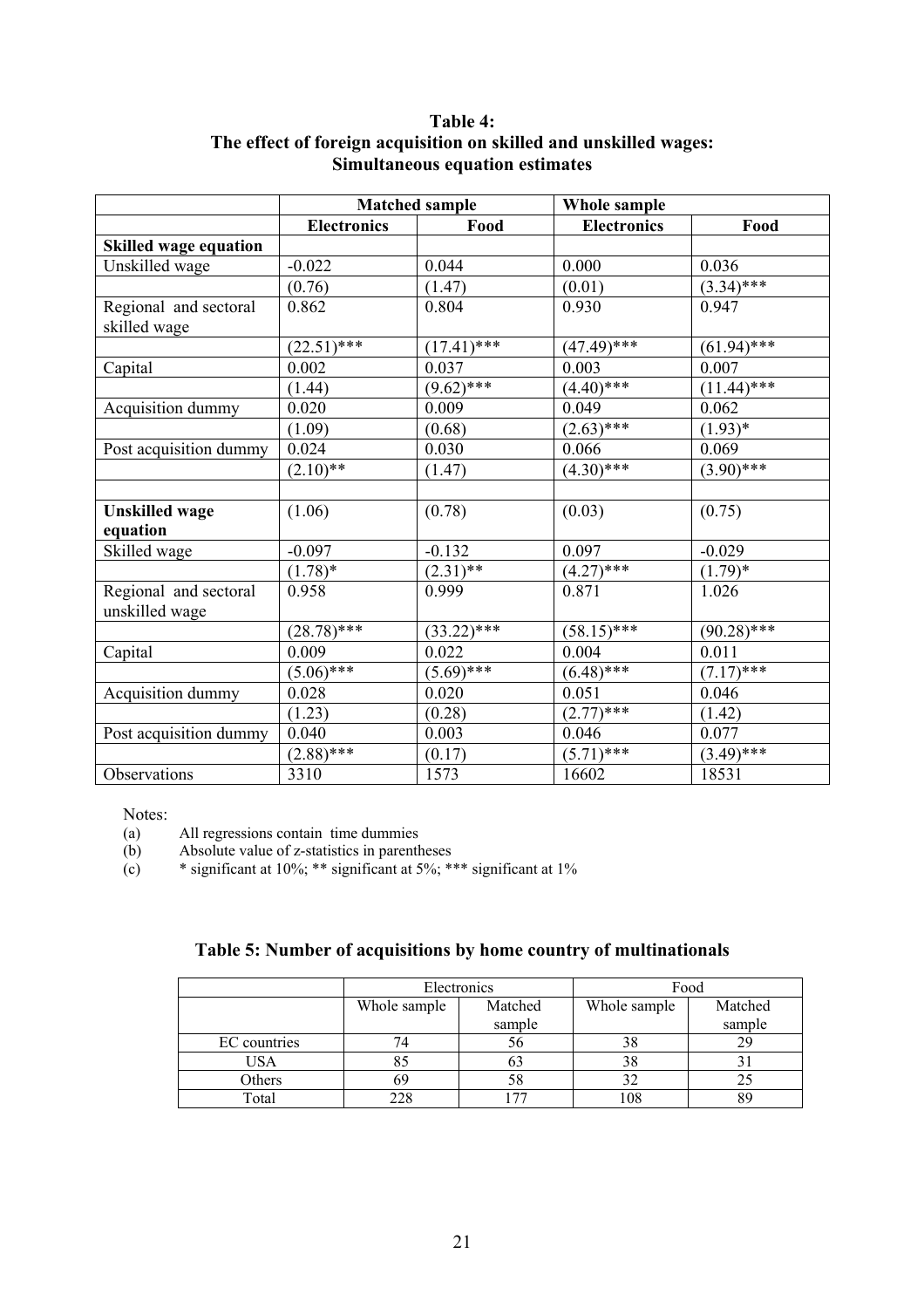#### **Table 6: The effect of foreign acquisition on skilled and unskilled wages: Is there a home country effect?**

|                                 | <b>Matched sample</b> |               | Whole sample       |               |  |
|---------------------------------|-----------------------|---------------|--------------------|---------------|--|
|                                 | <b>Electronics</b>    | Food          | <b>Electronics</b> | Food          |  |
| <b>Skilled wage equation</b>    |                       |               |                    |               |  |
| Unskilled wage                  | $-0.018$              | 0.050         | 0.001              | 0.036         |  |
|                                 | (0.62)                | $(1.64)^*$    | (0.06)             | $(3.34)$ ***  |  |
| Regional and sectoral skilled   | 0.862                 | 0.790         | 0.929              | 0.946         |  |
| wage                            |                       |               |                    |               |  |
|                                 | $(22.54)$ ***         | $(17.22)$ *** | $(47.44)$ ***      | $(61.91)$ *** |  |
| Capital                         | 0.002                 | 0.037         | 0.004              | 0.007         |  |
|                                 | (1.46)                | $(9.46)$ ***  | $(4.41)$ ***       | $(11.43)$ *** |  |
| EC acquisition dummy            | $-0.002$              | 0.057         | 0.061              | 0.038         |  |
|                                 | (0.05)                | (1.11)        | (1.13)             | $(1.88)$ *    |  |
| EC post acquisition dummy       | 0.025                 | $-0.006$      | 0.043              | 0.036         |  |
|                                 | (1.24)                | (0.51)        | $(4.37)$ ***       | (0.96)        |  |
| USA acquisition dummy           | 0.023                 | 0.057         | 0.014              | $-0.022$      |  |
|                                 |                       |               | $(1.89)*$          |               |  |
|                                 | (0.76)                | (0.41)        |                    | $(1.70)*$     |  |
| USA post acquisition dummy      | 0.059                 | 0.109         | 0.078              | 0.152         |  |
|                                 | $(3.57)$ ***          | $(1.99)$ **   | (1.03)             | $(4.82)$ ***  |  |
| OTHERS acquisition dummy        | 0.038                 | $-0.014$      | 0.058              | 0.059         |  |
|                                 | (1.20)                | (0.25)        | $(2.47)$ **        | (1.00)        |  |
| <b>OTHERS</b> post acquisition  | $-0.019$              | $-0.058$      | 0.104              | 0.047         |  |
| dummy                           |                       |               |                    |               |  |
|                                 | (1.03)                | (1.47)        | $(5.19)$ ***       | (1.46)        |  |
| <b>Unskilled wage equation</b>  |                       |               |                    |               |  |
| Skilled wage                    | $-0.094$              | $-0.142$      | 0.098              | $-0.030$      |  |
|                                 | $(1.73)^*$            | $(2.45)$ **   | $(4.33)$ ***       | $(1.82)^*$    |  |
| Regional and sectoral unskilled | 0.953                 | 1.002         | 0.870              | 1.026         |  |
| wage                            |                       |               |                    |               |  |
|                                 | $(28.62)$ ***         | $(33.05)$ *** | $(58.07)$ ***      | $(90.28)$ *** |  |
| Capital                         | 0.009                 | 0.022         | 0.003              | 0.011         |  |
|                                 | $(5.07)$ ***          | $(5.64)$ ***  | $(6.47)$ ***       | $(7.16)$ ***  |  |
| EC acquisition dummy            | 0.011                 | $-0.017$      | 0.035              | 0.102         |  |
|                                 | (0.29)                | (0.34)        | $(1.79)^*$         | (0.70)        |  |
| EC post acquisition dummy       | 0.066                 | $-0.017$      | 0.094              | 0.013         |  |
|                                 | $(2.81)$ ***          | (0.19)        | $(2.21)$ **        | (0.36)        |  |
| USA acquisition dummy           | 0.001                 | $-0.020$      | 0.054              | 0.092         |  |
|                                 | (0.03)                | (1.22)        | (0.45)             | (0.40)        |  |
| USA post acquisition dummy      | $-0.001$              | 0.057         | 0.018              | 0.112         |  |
|                                 |                       |               |                    |               |  |
|                                 | (0.07)                | $(3.83)$ ***  | $(4.82)$ ***       | $(3.53)$ ***  |  |
| OTHERS acquisition dummy        | 0.073                 | 0.013         | 0.087              | 0.056         |  |
|                                 | $(1.93)*$             | (0.26)        | $(1.81)^*$         | (0.94)        |  |
| OTHERS post acquisition         | 0.070                 | $-0.049$      | 0.006              | 0.045         |  |
| dummy                           |                       |               |                    |               |  |
|                                 | $(3.26)$ ***          | $(1.79)^*$    | (0.32)             | (1.37)        |  |
| Observations                    | 3310                  | 1573          | 16602              | 18531         |  |
|                                 |                       |               |                    |               |  |

Notes: see Table 4